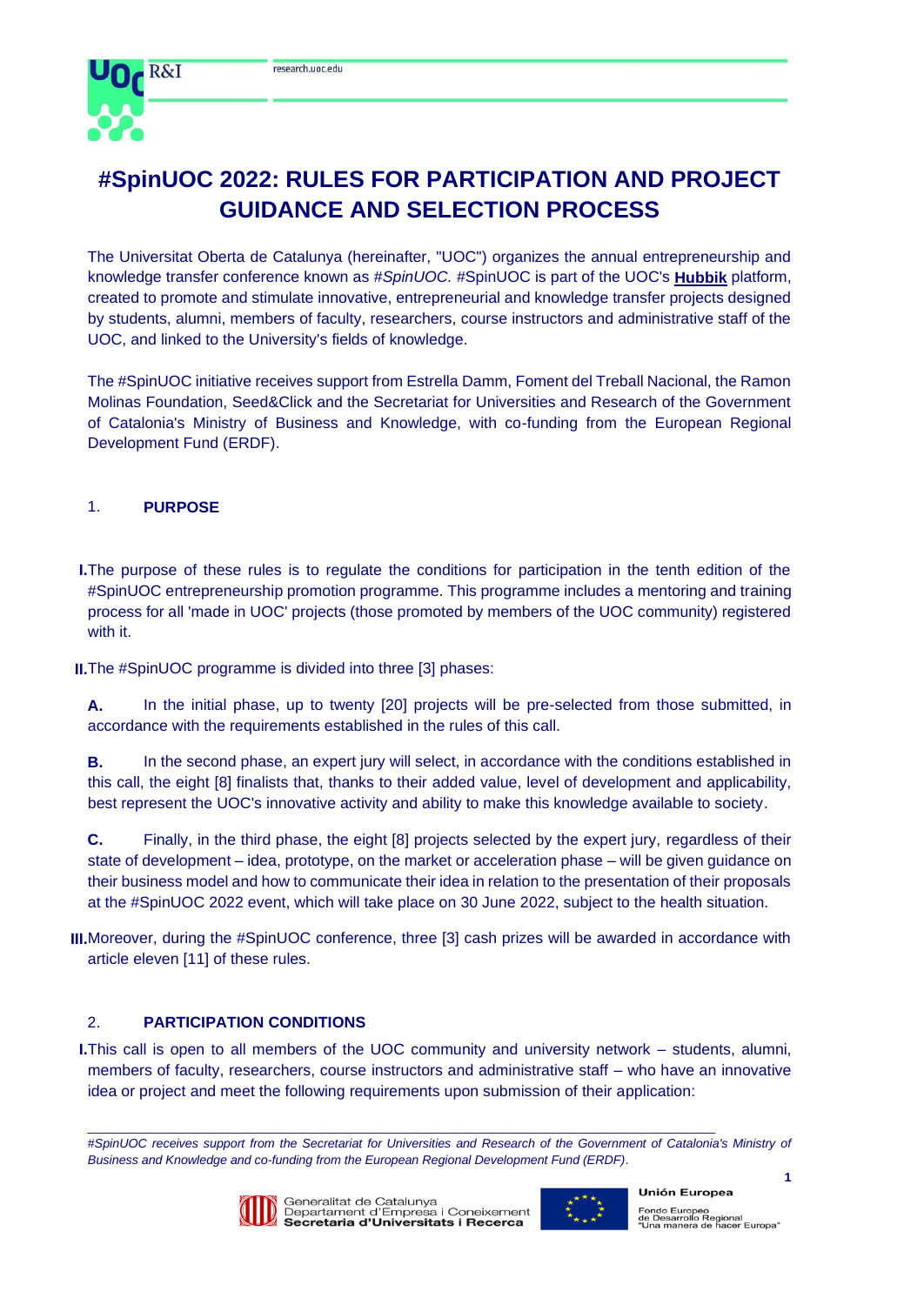

They are a natural person over 18 years of age.

They are a member of the UOC community and university network (student, alumnus, member of faculty, researcher, course instructor or member of administrative staff).

They have a business idea or an innovative project, regardless of its state of development (hereinafter, "the project").

# 3. **SUBMISSION OF PROPOSALS**

**I.**Those interested in taking part in the call who meet the requirements set out in the section above are required to complete this **[registration form](https://hubbik.uoc.edu/en/node/127)**.

**II.**Registration for this call is free and implies:

(i) Acceptance of these rules.

(ii) Participation in the entrepreneurial training, project pre-selection and individualized guidance (in the event that the project with which they participate is pre-selected) processes described in these rules.

(iii) Acceptance of the **[General Terms of Participation in the Hubbik Platform's Programme](https://hubbik.uoc.edu/sites/default/files/2020-11/BASES_PARTICIPACI%C3%93_HUBBIK_CA.pdf)**, which are attached to these rules as Appendix II.

**III.**Applications that are not submitted using the form referred to in section 1 of this article will be automatically excluded.

# 4. **PHASE 1: START OF THE TRAINING AND GUIDANCE PROCESS**

- **I.**Participants in this call will receive initial training on the entrepreneurial process through the **[Hubbik](https://hubbik.uoc.edu/)** virtual incubator. The initial training consists of an online training course on generating and maturing business ideas, with an approximate duration of forty [40] hours. Nevertheless, participants who have previously been involved in similar training or entrepreneurship support processes will not be required to participate in this part of the initial training and guidance process, as long as they state this in the corresponding box on the registration form.
- **II.**Participants will have to attend two [2] blended learning group sessions, involving face-to-face or remote (streaming) attendance, which will be held in February 2022 and cover the definition of the business model and lean start-up methodology (preparation of a business model canvas) and also communication techniques (preparation of an elevator pitch).
- **III.**For the purposes of evaluating the project, between 24 January and 13 February 2022, participants must deliver, through the *Entrega de Documentación SpinUOC* section in the *Mentoring* space of the [Hubbik virtual incubator,](https://incubadora.hubbik.uoc.edu/login/index.php) the following documentation:
	- **A.** An explanatory business model canvas.

**B.** A pitch consisting of an explanatory video of no more than ninety [90] seconds in which one or more members of the entrepreneurial team explain the main aspects of the project.

<sup>#</sup>SpinUOC receives support from the Secretariat for Universities and Research of the Government of Catalonia's Ministry of *Business and Knowledge and co-funding from the European Regional Development Fund (ERDF)*.



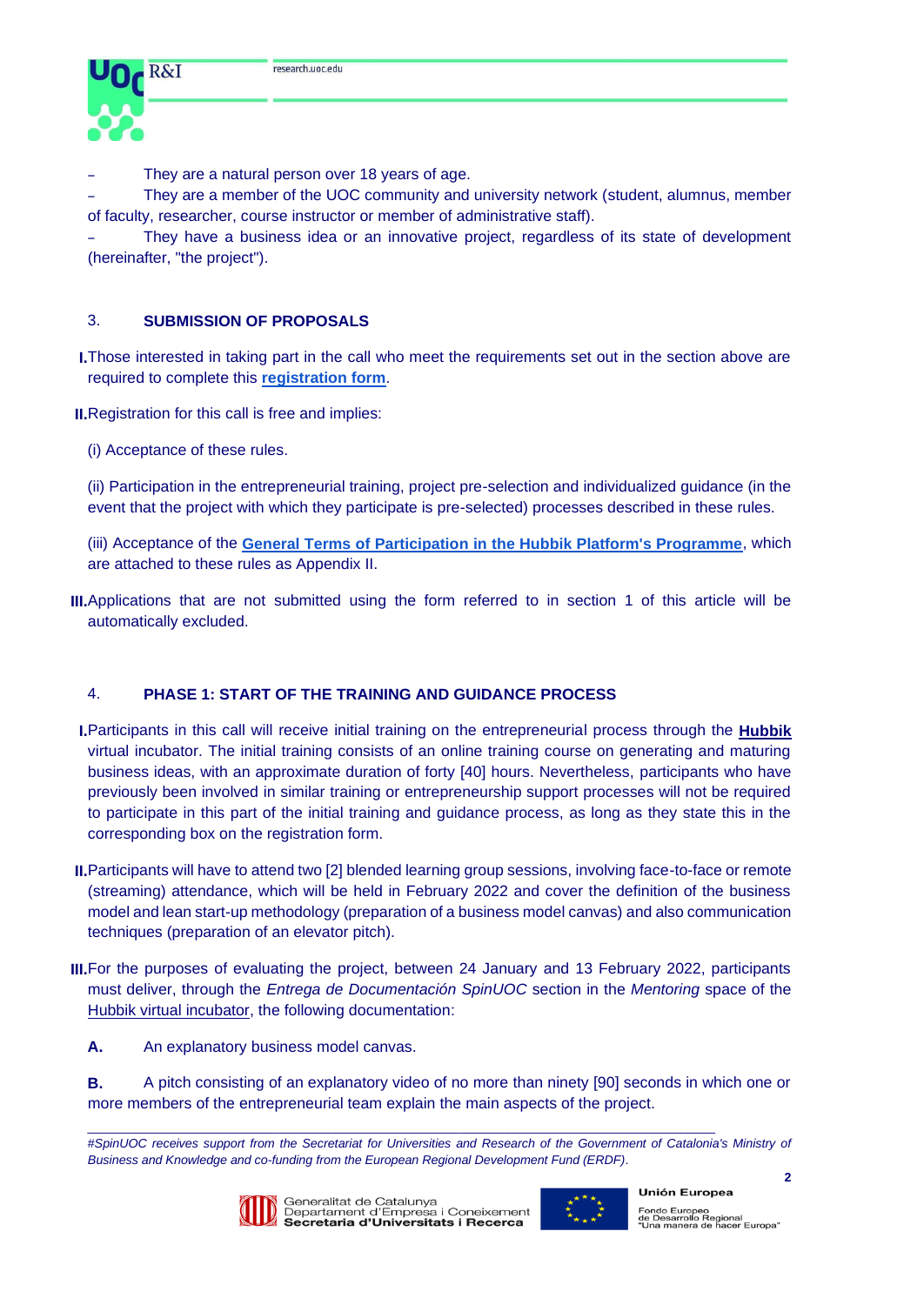

**C.** A one-page executive summary of the project, following the model provided by the UOC.

All the documentation referred to above can be consulted in Appendix I to these rules.

# 5. **PRE-SELECTION OF PROJECTS**

**I.**At the end of the previous phase, the submitted documentation will be analysed and a maximum of twenty [20] projects will be pre-selected.

**II.**A technical committee made up of the following members (or those designated as their replacements) will pre-select the projects.

- Mireia Riera, Hubbik director & business developer.
- Jordi Castells, Hubbik entrepreneurship and innovation programme manager.
- Txell Pedreño, Hubbik entrepreneurship officer.
- Carlos Domínguez, Hubbik entrepreneurship officer.

**III.**The technical committee will evaluate the documentation submitted and select the projects that have obtained the highest weighted scores on an assessment scale specified in the sections below.

- **IV.**The degree to which the projects comply with the requirements will be comprehensively assessed and one [1] point will be awarded to the projects that barely meet the assessment criteria defined below, and up to a maximum of four [4] points to those that more fully comply with these criteria:
	- Alignment with the UOC's fields of knowledge:
	- Business idea related to the information and knowledge society and e-learning.

○ Otherwise, exceptionally the synergies that the future company may have with any UOC research groups will be assessed.

The scoring from 1 to 4 for this criterion will be distributed as follows:

- Project not aligned with the UOC's fields of knowledge: one [1] point.
- ICT-based project: two [2] points.
- Social impact project: three [3] points.
- Project aligned with the UOC's fields of knowledge, especially eHealth*,* e-learning and EduTech: four [4] points.
- Innovativeness:
- Innovative nature of the initiative.
- Source of knowledge on which the business project is based.

The scoring from 1 to 4 for this criterion will be distributed as follows:

- Project with no innovation: one [1] point.
- Project with little innovation (replicating existing formats: app, platform, etc.): two [2] points.
- Innovative project: three [3] points.
- Innovative project with a high technological component: four [4] points.
- Viability and transferability to the market:

#SpinUOC receives support from the Secretariat for Universities and Research of the Government of Catalonia's Ministry of *Business and Knowledge and co-funding from the European Regional Development Fund (ERDF)*.



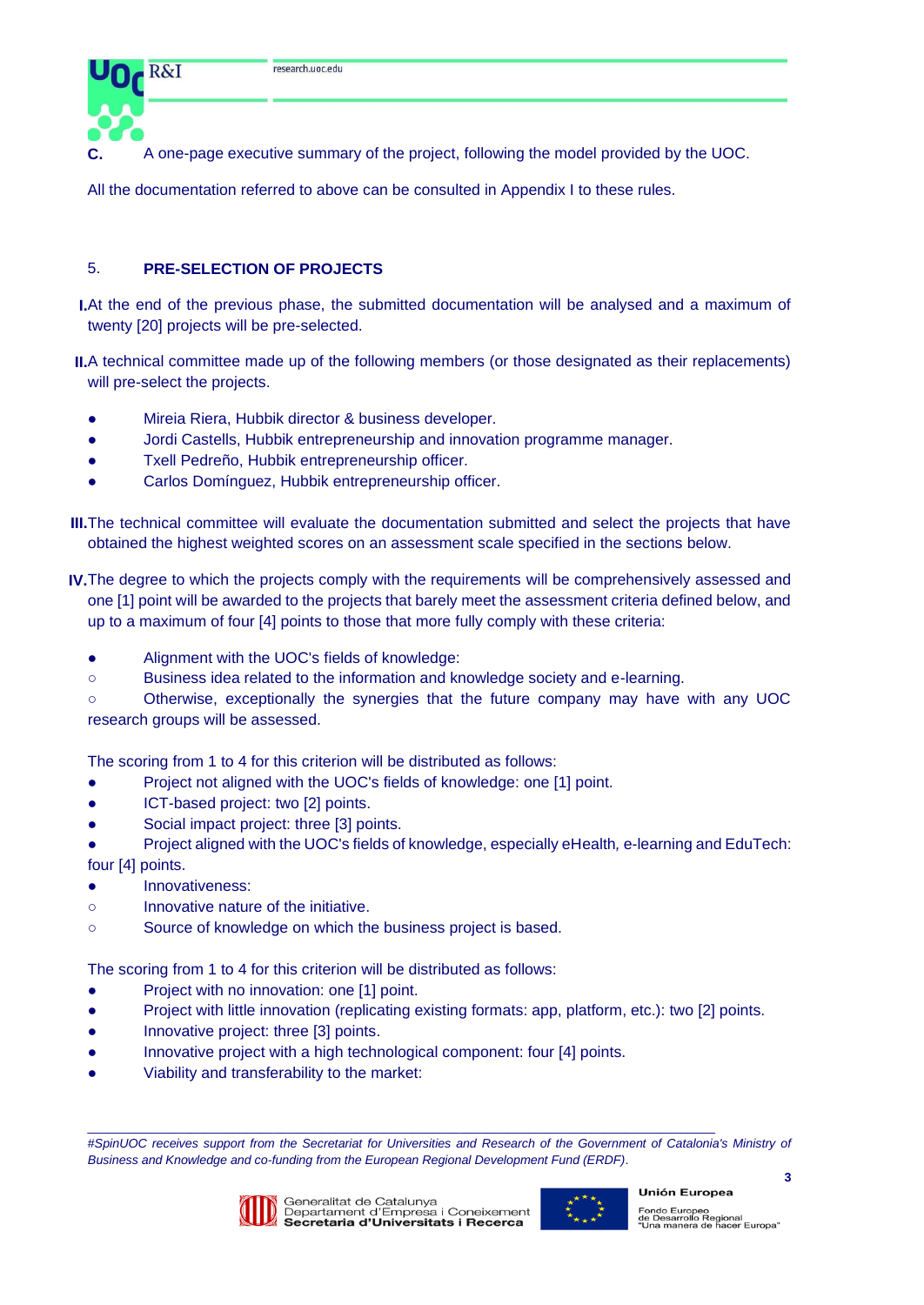

Knowledge of the market and identification of the (material, financial, human, technical and legal) resources necessary to carry out the project.

The scoring from 1 to 4 for this criterion will be distributed as follows:

- Project with an idea in the initial phase: one [1] point.
- Project with an idea and market knowledge: two [2] points.
- Project with MVP (minimum viable product) development: three [3] points.
- Project in the product launch phase: four [4] points.
- The promotors' reach and ability to sell the project, and its social impact:
- Interest and dedication commitment of the promotors of the project.
- Professional background of the promotors of the project.
- Academic background of the promoters of the project.
- Communication skills for presenting the project.
- Social impact of the presented initiative.

The scoring from 1 to 4 for this criterion will be distributed as follows:

- Project with no team: one [1] point.
- Project with a team of two people with similar profiles: two [2] points.
- Project with a team with differentiated profiles: three [3] points.
- Project with a team of three or more necessary profiles: four [4] points.

**V.**On or after 28 February 2022, the projects chosen to move to the next phase of the programme will be informed via the email address provided by the participants.

# 6. **PHASE 2: INDIVIDUALIZED GUIDANCE FOR THE PRE-SELECTED PROJECTS**

**I.**The pre-selected projects will participate in a second phase involving individualized guidance or mentoring provided by an expert mentor (up to four [4] hours in duration), which will focus on developing the documents referred to in article four [4] of these rules. This second phase will take place between 1 and 27 March 2022.

- **II.**The main purpose of this mentorship is to address different aspects of the projects' specific needs, such as the value proposition, the channels, the income sources or the customer segments. It will also focus on areas of the pitch and the executive summary that need to be improved.
- **III.**Once this phase has been completed, participants must deliver, by 27 March 2022 at the very latest, through the *Delivery of SpinUOC Documentation* section in the *Mentoring* space of the [Hubbik virtual](https://incubadora.hubbik.uoc.edu/login/index.php)  [incubator,](https://incubadora.hubbik.uoc.edu/login/index.php) the following documentation:
	- An evolved version of the business model canvas.
	- A descriptive pitch video of the project with a maximum duration of ninety [90] seconds.
	- A one-page executive summary of the project, following the model provided by the UOC to all participants in the [Hubbik virtual incubator,](https://incubadora.hubbik.uoc.edu/login/index.php) which is also included in Appendix I to these rules.

#SpinUOC receives support from the Secretariat for Universities and Research of the Government of Catalonia's Ministry of *Business and Knowledge and co-funding from the European Regional Development Fund (ERDF)*.



 $\_$  , and the set of the set of the set of the set of the set of the set of the set of the set of the set of the set of the set of the set of the set of the set of the set of the set of the set of the set of the set of th



**4**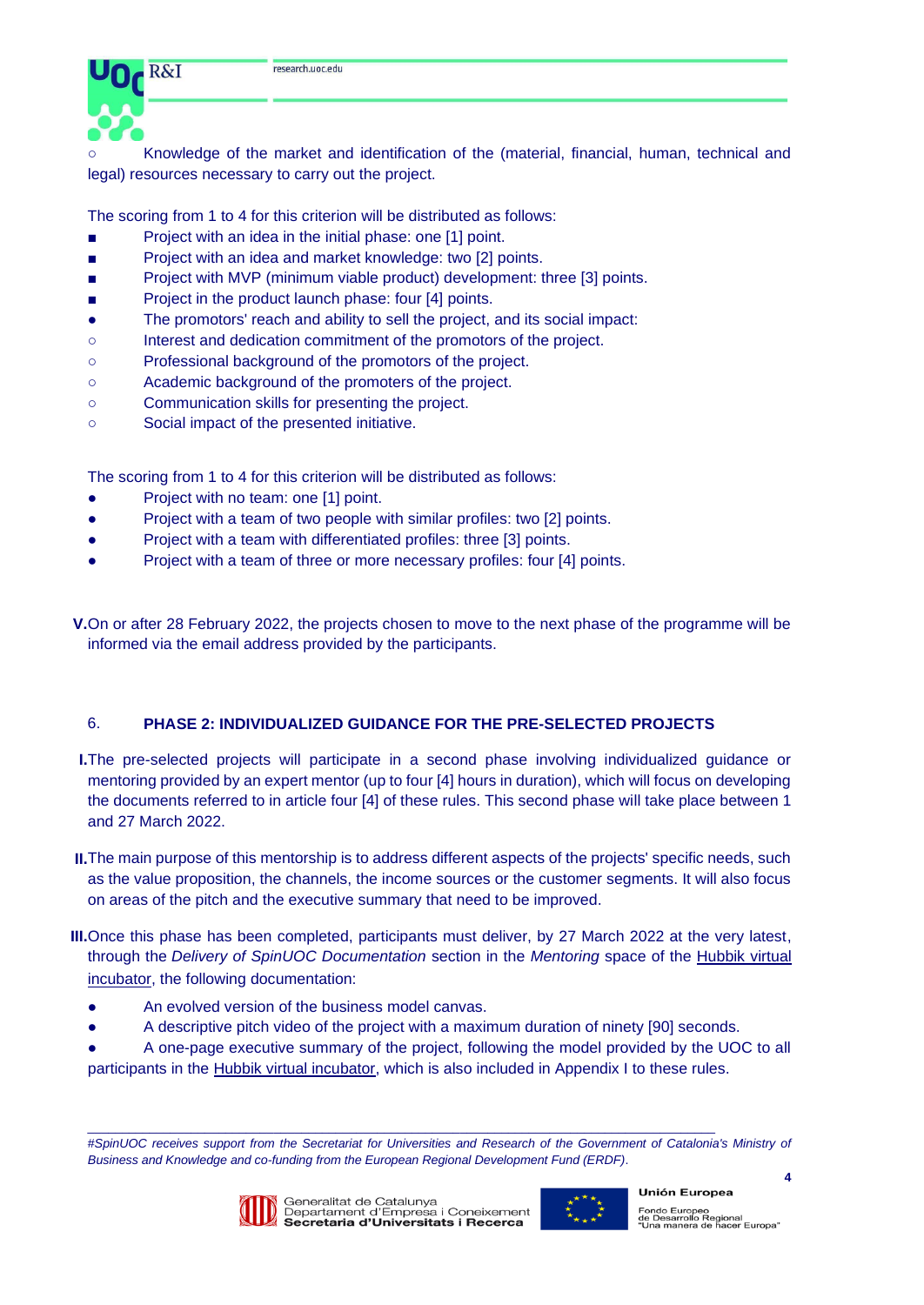

**I.**The jury that will evaluate the pre-selected projects and select those to take part in the #SpinUOC 2022 event will be made up of the following people (or those designated as their replacements):

Juan Álvarez, founder of Seed&Click and Vice President of the Spanish Association of Business Angels Networks (AEBAN).

● Joan Arnedo, member of the UOC's Faculty of Computer Science, Multimedia and Telecommunications.

- Eduard Bosch, Deputy General Manager of Finance and Resources at the UOC.
- Xavier Jaumejoan, Technological Business Development Manager at ACCIÓ.
- Maria Mora, Director of the Innovation Department at Foment del Treball Nacional.
- Noaa Barak, Strategy Manager at 4 Years From Now (4YFN).
- Mireia Riera, Director of the UOC's R&I department.
- Enric Serradell, Director of MBA Programmes at the UOC's Faculty of Economics and Business.
- Xavier Cortés, Director of the Ramon Molinas Foundation.
- Joan Haro, representative of UOC Alumni.

# 8. **ASSESSMENT CRITERIA**

**I.**The aforementioned jury will evaluate the eight [8] best projects of the twenty [20] pre-selected in the previous phase, based on the assessment criteria detailed below, on a scale of 1 to 4:

- **1.** Alignment with the UOC's fields of knowledge:
- Business idea related to the information and knowledge society and e-learning.

Otherwise, exceptionally the synergies that the future company may have with any UOC research groups will be assessed.

The scoring from 1 to 4 for this criterion will be distributed as follows:

- Project not aligned with the UOC's fields of knowledge: one [1] point.
- ICT-based project: two [2] points.
- Social impact project: three [3] points.

● Project aligned with the UOC's fields of knowledge, especially eHealth, e-learning and EduTech: four [4] points.

- **2.** Innovativeness:
- Innovative nature of the initiative.
- Source of knowledge on which the business project is based.

The scoring from 1 to 4 for this criterion will be distributed as follows:

- Project with no innovation: one [1] point.
- Project with little innovation (replicating existing formats: app, platform, etc.): two [2] points.
- Innovative project: three [3] points.
- Innovative project with a high technological component: four [4] points.

#SpinUOC receives support from the Secretariat for Universities and Research of the Government of Catalonia's Ministry of *Business and Knowledge and co-funding from the European Regional Development Fund (ERDF)*.



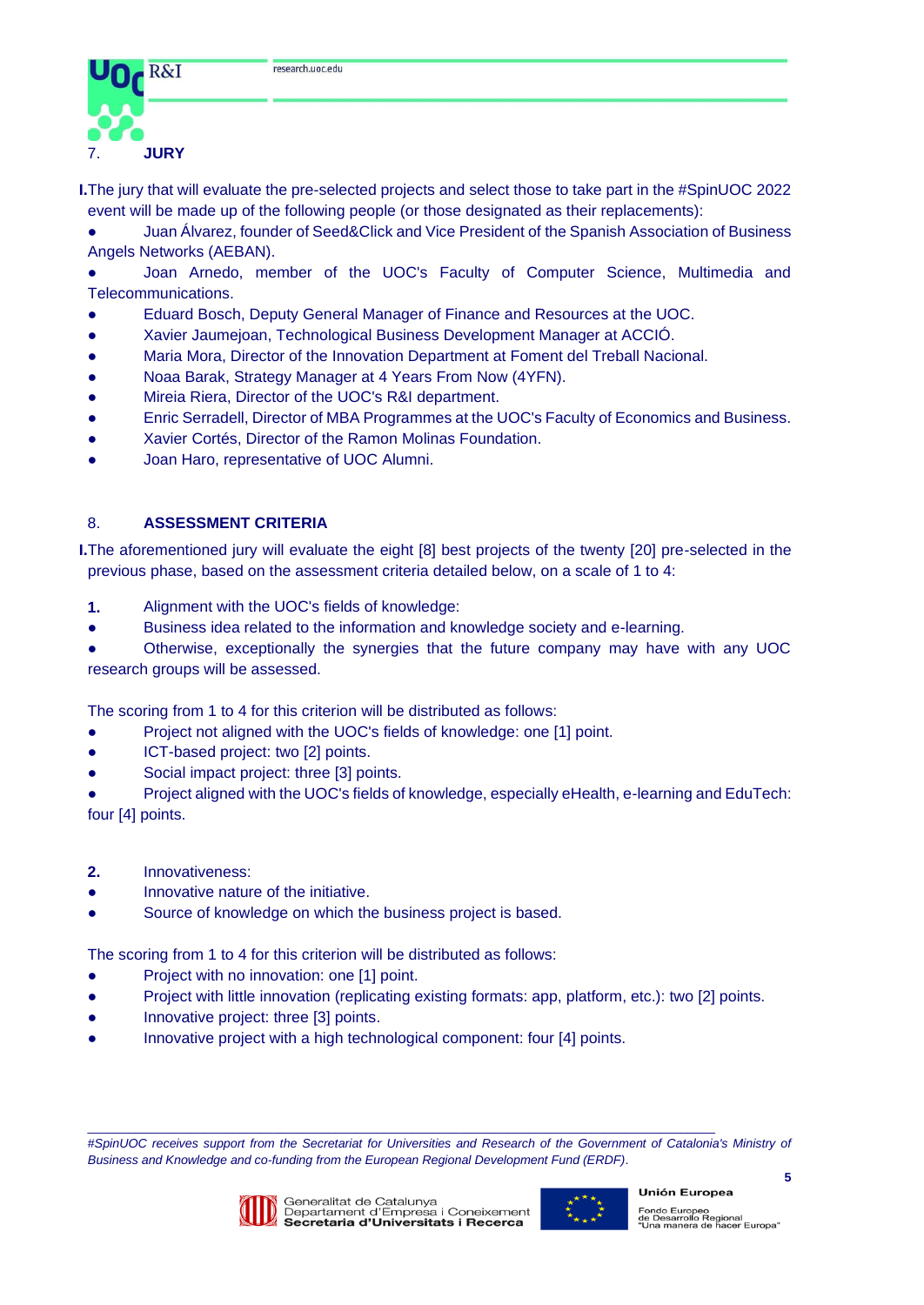

**3.** Viability and transferability to the market:

Knowledge of the market and identification of the (material, financial, human, technical and legal) resources necessary to carry out the project.

The scoring from 1 to 4 for this criterion will be distributed as follows:

- Project with an idea in the initial phase: one [1] point.
- Project with an idea and market knowledge: two [2] points.
- Project with MVP (minimum viable product) development: three [3] points.
- Project in the product launch phase: four [4] points.
- **4.** The promotors' reach and ability to sell the project, and its social impact:
- Interest and dedication commitment of the promotors of the project.
- Professional background of the promotors of the project.
- Academic background of the promoters of the project.
- Communication skills for presenting the project.
- The scoring from 1 to 4 for this criterion will be distributed as follows:
- Project with no team: one [1] point.
- Project with a team of two people with similar profiles: two [2] points.
- Project with a team with differentiated profiles: three [3] points.
- Project with a team of three or more necessary profiles: four [4] points.

**II.**The final score of the pre-selected projects will be the average of the scores obtained in the above four [4] criteria. Once evaluated by the jury and sorted in descending order, the eight [8] finalists (and two [2] back-up projects) will be selected. These will move on to the next phase and will attend the #SpinUOC 2022 event, which will be held on 30 June 2022, in accordance with these rules.

**III.** The decision will be announced on the [e-Noticeboard](https://seu-electronica.uoc.edu/portal/ca/seu-electronica/tramits-serveis/tauler-anuncis/index.html) of the UOC's e-services portal on 13 April 2022.

# 9. **PHASE 3: PREPARATION OF THE PARTICIPANTS IN THE #SpinUOC 2022 EVENT**

**I.**The representatives of the eight [8] selected projects will be required to give an elevator pitch lasting at most 5 minutes during the event and will have the opportunity to take part in SpinMeetings, a networking space that will allow them to connect with professionals and stakeholders in their chosen area.

**II.**The preparation of the representatives of the selected projects will consist of group and individual mentoring sessions adapted to the needs and states of development of the projects and designed in accordance with an individualized pathway. The goal is to validate the business model and plan and define the funding plan (up to 20 hours) in order to help bring the projects to fruition, prepare the final presentation to the jury and ensure that the sales potential of the SpinMeetings to be held in the networking space following the event is fully tapped (up to 10 hours per project). These sessions will take place between 19 April and 30 June 2022.

#SpinUOC receives support from the Secretariat for Universities and Research of the Government of Catalonia's Ministry of *Business and Knowledge and co-funding from the European Regional Development Fund (ERDF)*.



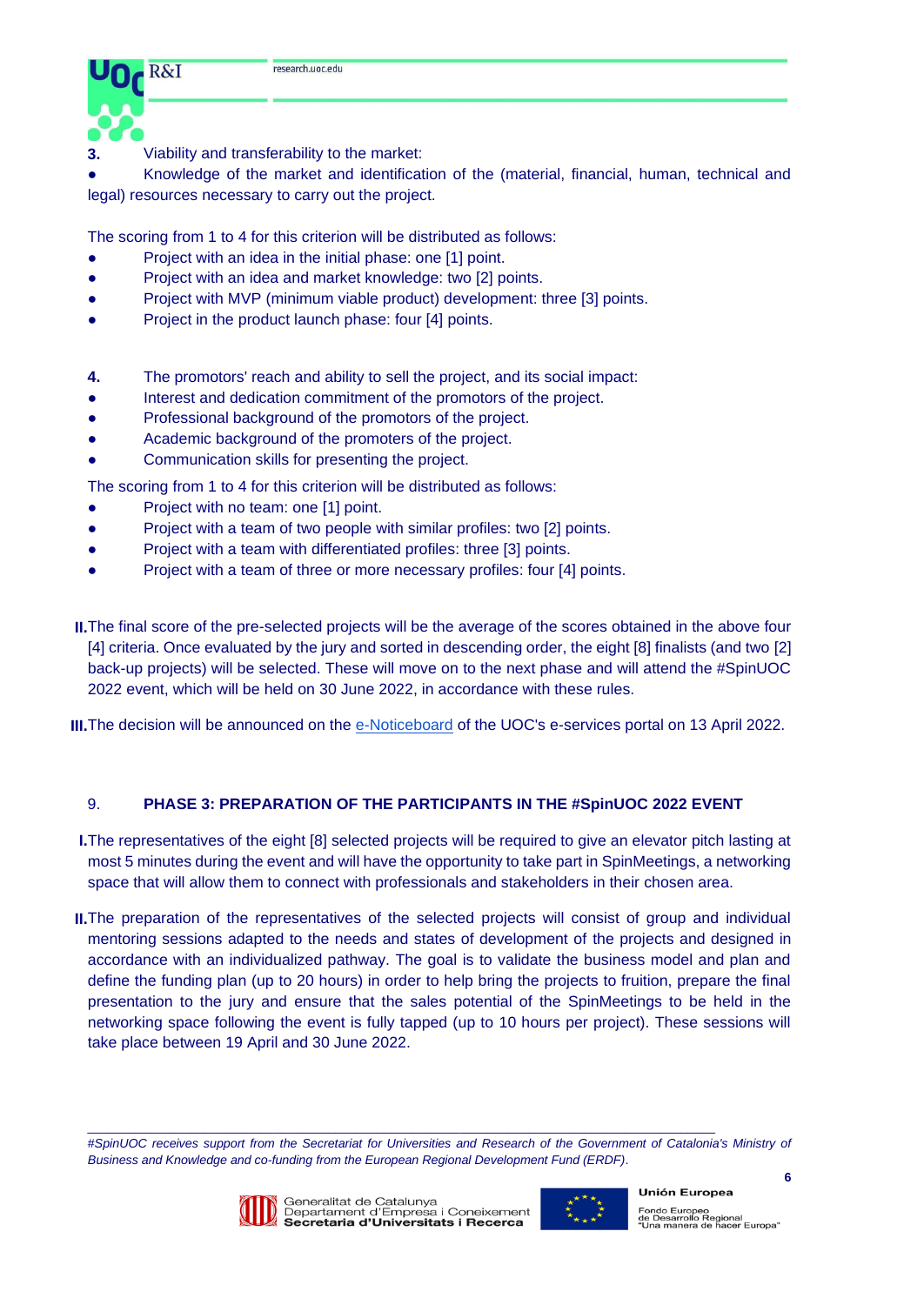

# 10. **AWARDING OF THE #SpinUOC 2022 CASH PRIZES**

**I.**During the #SpinUOC 2022 event, three [3] cash prizes will be awarded, as detailed below:

- Prize for the best entrepreneurial project, endowed with three thousand euros  $[63,000]$ , awarded by the jury referred to in article 7 of these rules.
- Prize for the best project with a societal impact, that is, the project that could contribute the greatest transformation and the most social progress, awarded by the Ramon Molinas Foundation and endowed with two thousand euros [€2,000].
- Prize for the best presentation, endowed with two thousand euros  $[62,000]$ , awarded by the public attending the #SpinUOC 2022 event.
- **II.**In addition, the three [3] winning projects will benefit from a support programme to develop, validate and implement their business model and funding plan (valued at two thousand five hundred euros [€2,500]) provided by Hubbik.
- **III.**The jury's decisions regarding the three [3] winning projects will be published on the day after the #SpinUOC 2022 event on the [e-Noticeboard](https://seu-electronica.uoc.edu/portal/ca/seu-electronica/tramits-serveis/tauler-anuncis/index.html) of the UOC's e-services portal.
- **IV.**The eight [8] finalists will be issued with tickets for the 2023 edition of 4 Years From Now (4YFN), the entrepreneurship fair of the mobile phone industry organized by [Mobile World Congress.](http://mobileworldcapital.com/es/pagina/49)
- **V.**The jury reserves the right to retract or cancel the prizes in the event of fraud or breach of these rules. Anyone committing a fraudulent act will immediately be disqualified.

# 11. **TAX TREATMENT OF THE PRIZES**

- **I.**The cash prizes, given that they amount to more than three hundred euros [€300], are subject to the legally applicable mandatory withholding tax and payment on account in accordance with the provisions of legislation on personal income tax (hereinafter, "IRPF").
- **II.**The UOC will carry out the mandatory withholding tax and payment on account of IRPF on behalf of the tax authorities and, to this end, will issue a certificate to the winner with the details of the prize, withholding tax and payment on account amounts.

# 12. **CALENDAR**

**I.**This call will comply with the deadlines and dates listed below:

**A.** Deadline for submitting proposals: **23 January 2022**

**B.** Deadline for providing the project's technical documentation (canvas + 90" pitch video + executive summary): **13 February 2022**

**C.** Notification to all the participants of the twenty [20] pre-selected projects: **28 February 2022** 

**D.** Deadline for providing the project's technical documentation (canvas + 90" pitch video + executive summary): **27 March 2022**.

**E.** Notification to the pre-selected candidates of the eight [8] finalist projects: **13 April 2022**.

#SpinUOC receives support from the Secretariat for Universities and Research of the Government of Catalonia's Ministry of *Business and Knowledge and co-funding from the European Regional Development Fund (ERDF)*.



Generalitat de Catalunya<br>Departament d'Empresa i Coneixement<br>**Secretaria d'Universitats i Recerca** 

 $\_$  , and the set of the set of the set of the set of the set of the set of the set of the set of the set of the set of the set of the set of the set of the set of the set of the set of the set of the set of the set of th



**Unión Europea** Fondo Europeo<br>de Desarrollo Regional<br>"Una manera de hacer Europa"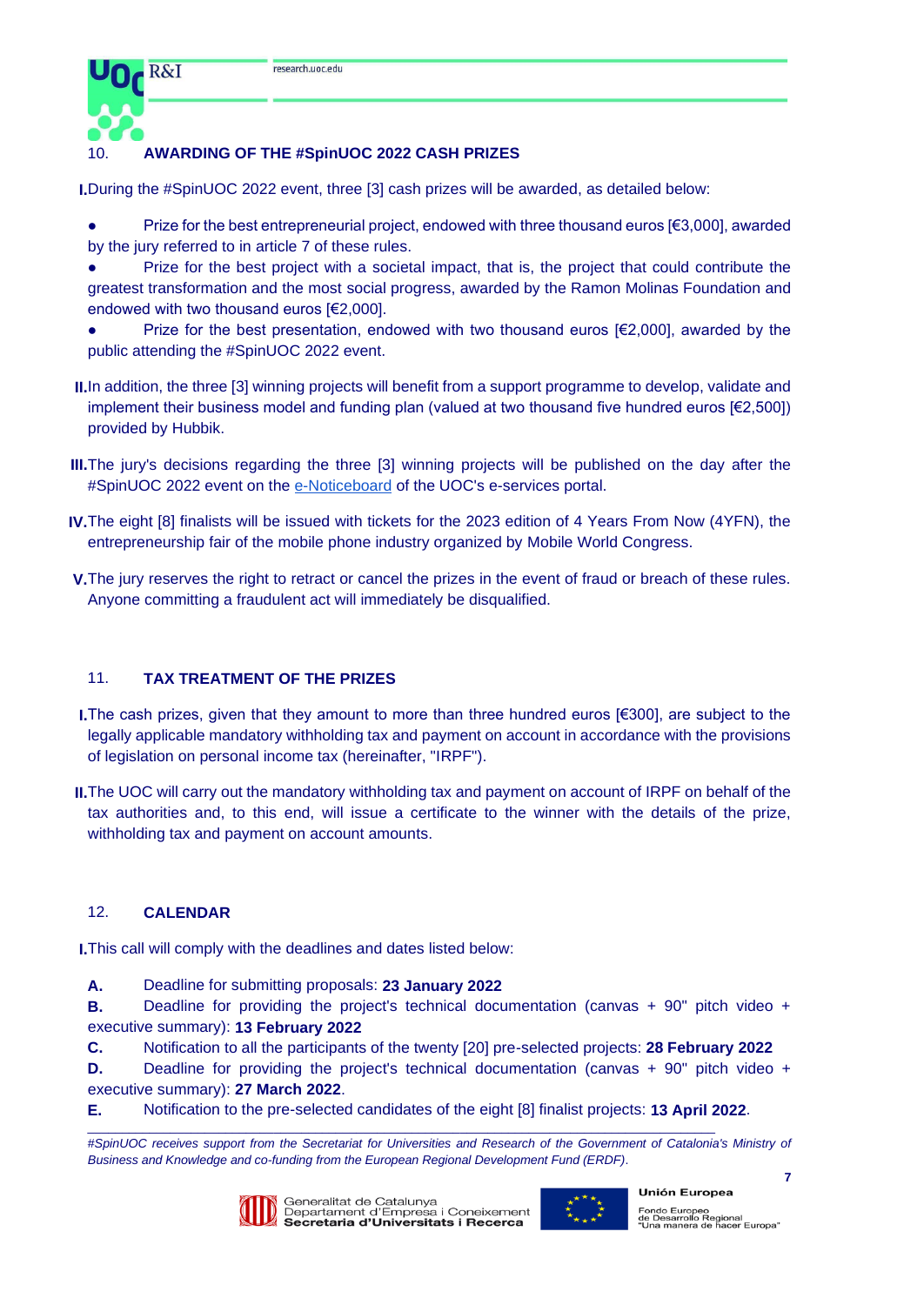

**F.** #SpinUOC 2022 event: **30 June 2022.** 

# 13. **OBLIGATIONS OF THE PRIZE WINNERS**

**I.**The winners of the aforementioned prizes are subject to the following obligations:

- Certify before the UOC their fulfilment of the requirements and conditions of these rules for participation.
- Participate in the different phases in accordance with the conditions established in these rules.
- Submit to the UOC's precise checks that verify, where applicable, compliance with and fulfilment of the requirements for the granting of the award.
- **II.**In the event of a full or partial breach of the conditions established in these rules, the UOC may exclude the participant or participants, and demand a full refund of the prize money in the event they are one of the winners.

# 14. **INTELLECTUAL PROPERTY, IMAGE RIGHTS AND CONFIDENTIALITY**

- **I.**By accepting these rules and in accordance with the **[General Terms of Participation in the Hubbik](https://hubbik.uoc.edu/sites/default/files/2020-11/BASES_PARTICIPACI%C3%93_HUBBIK_CA.pdf)  [Platform's Programme](https://hubbik.uoc.edu/sites/default/files/2020-11/BASES_PARTICIPACI%C3%93_HUBBIK_CA.pdf)** which are attached to these rules as Appendix II, the participant guarantees to the UOC that they are the author and owner of the intellectual property rights of the project documentation and the explanatory video, as well as of the photograph they have submitted through the form on the Hubbik platform website to participate in this call, and they guarantee to the UOC that these do not violate the intellectual, industrial property or image rights or confidential information of third parties.
- **II.** The participant authorizes the UOC to use this documentation and the explanatory video for the sole purpose of performing the project selection process and of deciding on the awarding of prizes.
- **III.**During the selection process phases, the UOC provides the participants with a series of supporting documentation and videos, which it either owns or is legally entitled to use, including, but not limited to, templates, diagrams, tutorials and guides, which participants may use to refine their project proposal. In this regard, on accepting the rules, the participants undertake to use these materials for the exclusive purpose of complying with the provisions of these rules, and to guarantee their non-disclosure and confidentiality and not to disseminate them, disclose them to third parties or make any use of them other than for the aforementioned purposes.
- **IV.**The participant is liable to the UOC for any claim by third parties arising from the violation of intellectual or industrial property rights and image rights with respect to the project documentation and explanatory video with which they participate in this call and regarding the documentation and supporting videos provided by the UOC. The UOC reserves the right to exclude those participants who infringe the ownership rights of the UOC or third parties.
- **V.**The UOC guarantees to all participants, regardless of whether or not they are finalists or selected as winners, the non-disclosure and confidentiality of all the information and documentation provided and generated by them as part of their participation in this call. This obligation will remain in force even after

<sup>#</sup>SpinUOC receives support from the Secretariat for Universities and Research of the Government of Catalonia's Ministry of *Business and Knowledge and co-funding from the European Regional Development Fund (ERDF)*.



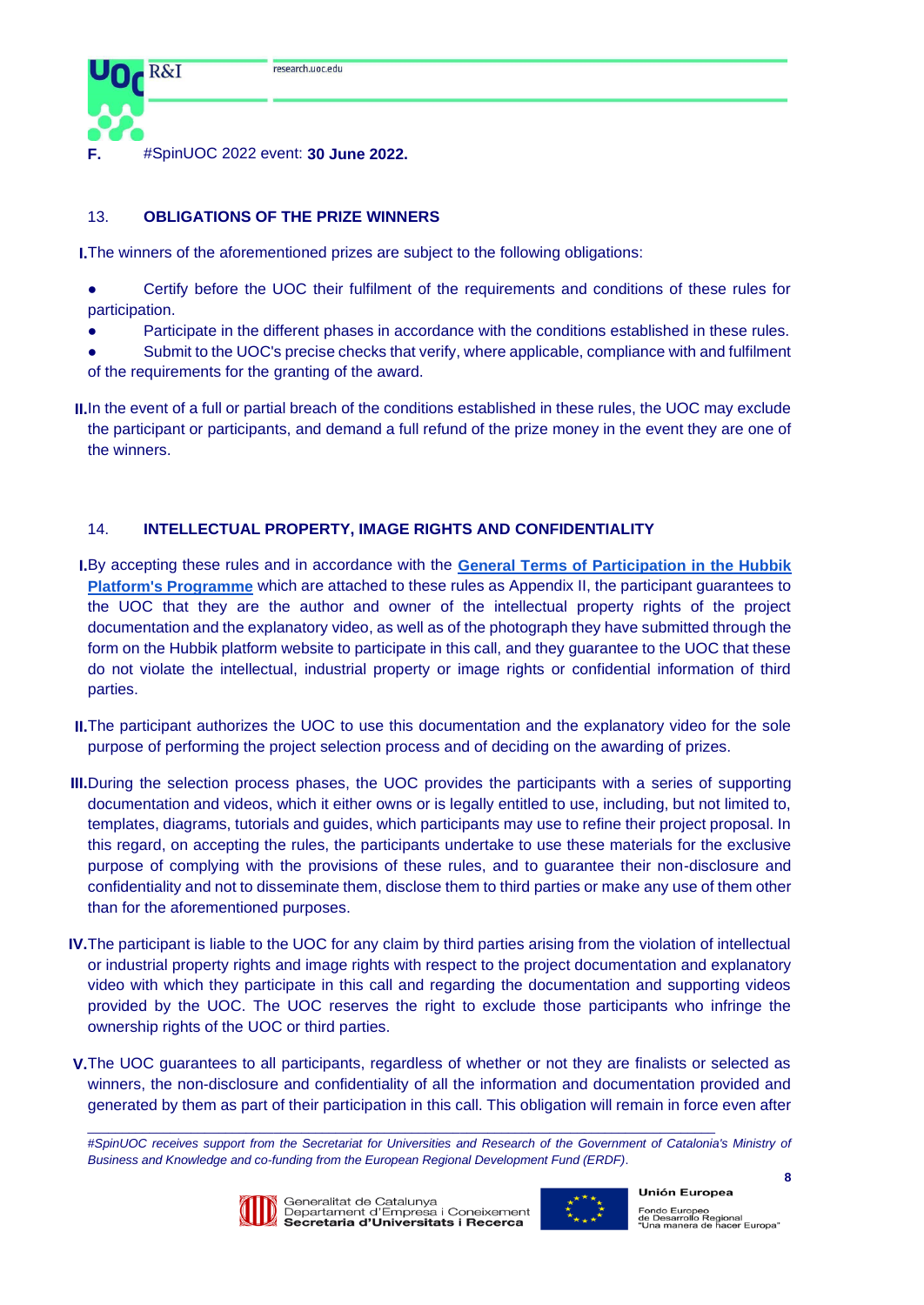

the final decision on the award foreseen in these rules, with the exception of information or documentation on the project that the participant voluntarily authorizes the UOC to make public on the occasion of the presentation of the project during the SpinMeetings, the presentation of the project at the #SpinUOC 2022 event and the publication and dissemination of the winning projects carried out by the UOC.

**VI.** In the event that the participant is selected to present their project during the #SpinUOC 2022 event, they authorize the UOC to capture, process, record and disseminate their image and voice in the photographic and audiovisual material prepared by the UOC to promote and publicize their project proposal, and also to publish the results of this call and the #SpinUOC 2022 event.

# 15. **DATA PROTECTION**

**I.**This call is governed by the personal data regulation indicated below.

**II.**In compliance with Organic Law 3/2018, of 5 December, on the protection of personal data and guarantee of digital rights and Article 13 of Regulation (EU) 2016/679 of the European Parliament and of the Council of 27 April on the protection of natural persons with regard to the processing of personal data and on the free movement of such data (hereinafter "GDPR"), the participants are informed of the following aspects.

### **Data controller**

Fundació per a la Universitat Oberta de Catalunya Avinguda del Tibidabo, 39-43, Barcelona

If you have any questions about the processing of personal data, you can contact the data protection officer at the email address [dpd@uoc.edu.](mailto:dpd@uoc.edu)

# **Purpose of the processing:**

Organize, manage and decide on participation in this call of the Universitat Oberta de Catalunya (hereinafter, the "activity").

Processing and use, within the framework of the activity, of the participant's voice and image in audiovisual recordings as part of the facilitated documentation.

● Capture, process and disseminate the participant's voice and image during the #SpinUOC 2022 event.

Publish the full names of the eight [8] finalist projects on the e-Noticeboard of the UOC's eservices portal, for the purpose of publicizing the selected projects.

Publish the full names of the three [3] prize winners on the e-Noticeboard of the UOC e-services portal and also in the UOC's own media and on the University's corporate profiles on social media for the purpose of disseminating, promoting and communicating the activity to publicize the winning projects.

#SpinUOC receives support from the Secretariat for Universities and Research of the Government of Catalonia's Ministry of *Business and Knowledge and co-funding from the European Regional Development Fund (ERDF)*.



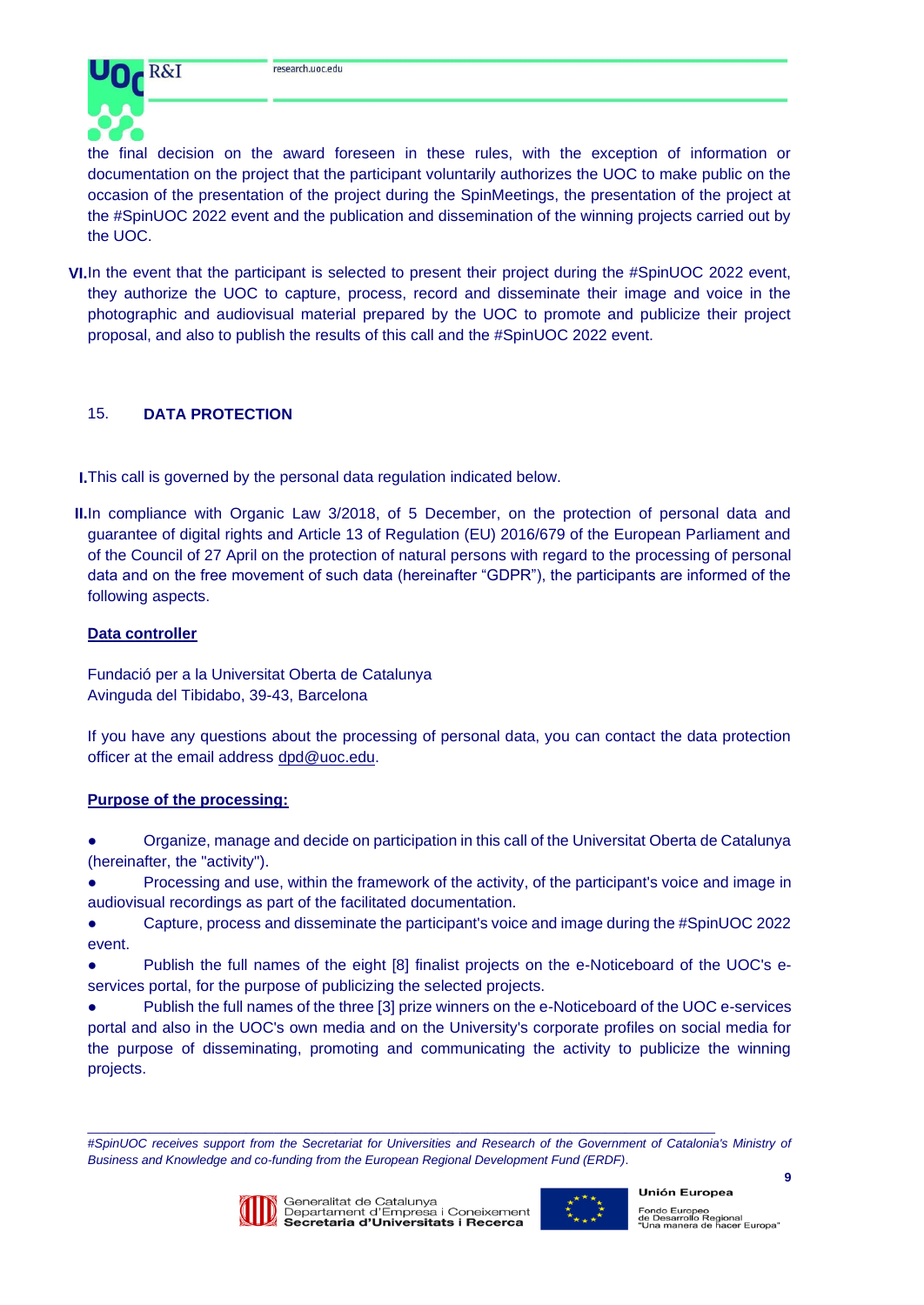

Assess and monitor the activity by means of statistics and satisfaction surveys related to the activity.

### **Additional purposes:**

● If the participants so authorize, to generate, use, disseminate and publish photographic and audiovisual material produced by the UOC during #SpinUOC 2022 containing their image, full name or voice, for promoting and disseminating the activity and providing information regarding the UOC prizes on the website, as well as in the UOC's own media and on the University's corporate profiles on social media.

If the participants so authorize, to send information related to Hubbik services and activities in addition to the latest news related to entrepreneurship.

#### **Legal basis**

The legal basis for the organization, management and final decision of the activity, and the publication of full names of the winners, is the performance of a contract (the rules of the call for the activity).

• The legitimate interest in evaluating and monitoring the activity through related statistics and satisfaction surveys.

Consent for the promotion, dissemination and information relating to this call for this activity and future calls, and to send information relating to Hubbik's services and activities and latest news.

#### **Storage period**

Personal data will be kept for the duration of this call. At the end of the indicated period, the UOC will keep the personal data blocked for the period necessary to comply with the legal obligations resulting from any liability that may arise in relation to the indicated purposes. When these liabilities expire, the personal data will be deleted permanently.

#### **Recipients:**

The data you provide us by participating in this call will be communicated to third parties if necessary to comply with the legal obligations that apply in each case.

In addition, the UOC works with service providers that assist it in performing different tasks related to the processing of your personal data.

#### **Security:**

The UOC will process the personal data with absolute confidentiality. In addition, it has implemented appropriate technical and organizational measures to guarantee their security and prevent their destruction, loss, illicit access or illicit tampering. In deciding these measures, criteria such as the scope, context and purpose of the processing, the current state of the art and the existing risks have been taken into account.

#SpinUOC receives support from the Secretariat for Universities and Research of the Government of Catalonia's Ministry of *Business and Knowledge and co-funding from the European Regional Development Fund (ERDF)*.



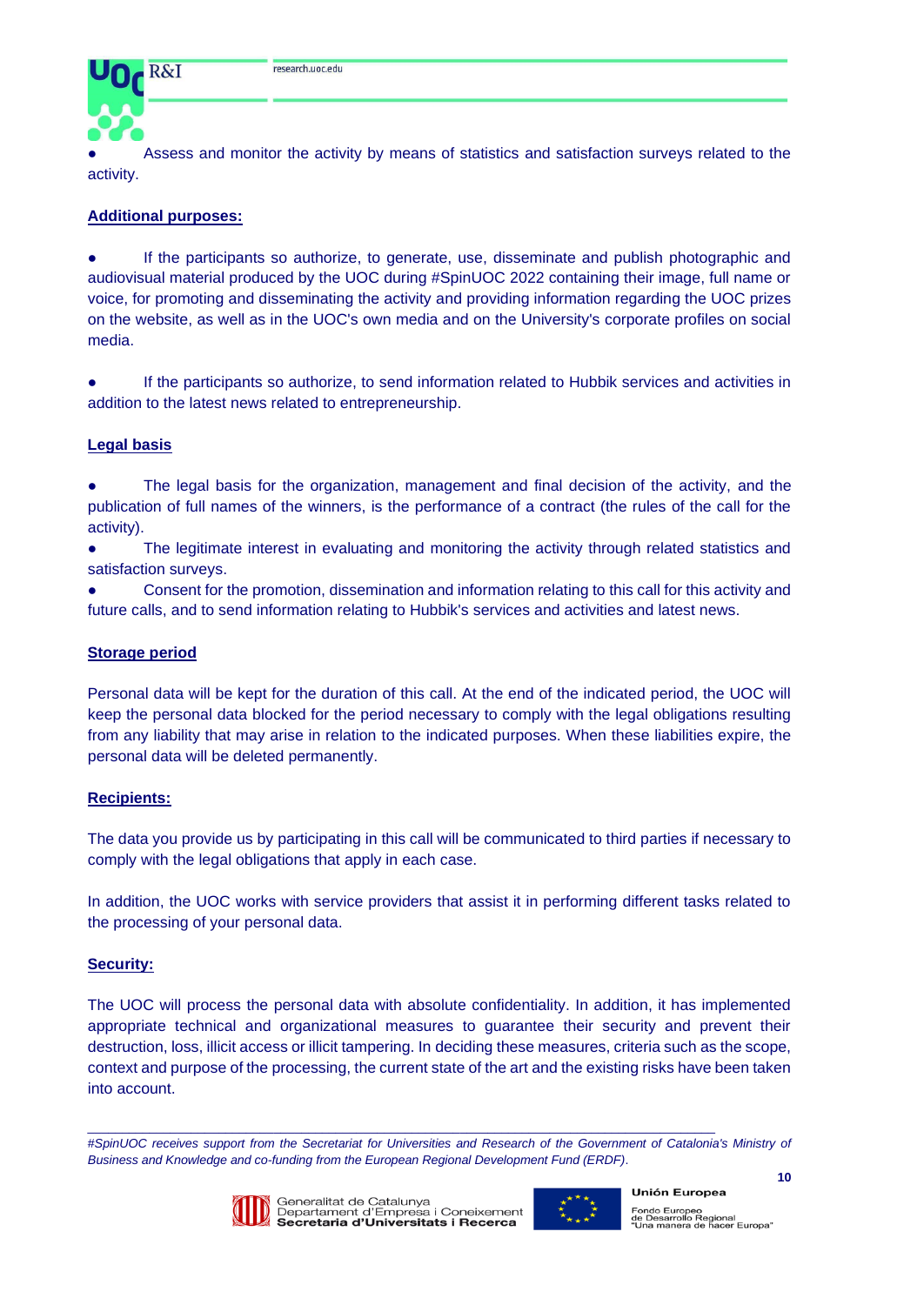

The individuals concerned have the following rights in relation to personal data protection:

| <b>RIGHT</b>                                                       | What does it consist of?                                                                                                                                                                                                                     |  |  |
|--------------------------------------------------------------------|----------------------------------------------------------------------------------------------------------------------------------------------------------------------------------------------------------------------------------------------|--|--|
| <b>Right of access</b>                                             | Check what personal data we have.                                                                                                                                                                                                            |  |  |
| <b>Right</b><br>to<br>rectification                                | Amend the personal data we have when they are inaccurate.                                                                                                                                                                                    |  |  |
| <b>Right to object</b>                                             | Ask for personal data not to be processed for certain specific<br>purposes and not to be subject to automated individual<br>decisions.                                                                                                       |  |  |
| <b>Right to erasure</b>                                            | Ask that we erase personal data.                                                                                                                                                                                                             |  |  |
| Right<br>restrict<br>to<br>processing                              | Ask that we restrict processing of the personal data.                                                                                                                                                                                        |  |  |
| <b>Right</b><br>to<br>data<br>portability                          | Ask that we give you the information we have in a digital format.                                                                                                                                                                            |  |  |
| Right to lodge a<br>complaint with the<br>supervisory<br>authority | Lodge a complaint. Without prejudice to exercising your rights<br>before the data controller, you may lodge a complaint with the<br>supervisory authority at any time in order to defend your rights,<br>through the website www.apdcat.cat. |  |  |

You may withdraw your consent at any time, as well as exercise the rights of access, rectification, erasure, objection, portability and restriction, by sending an email to the UOC at [fuoc\\_pd@uoc.edu,](mailto:fuoc_pd@uoc.edu) with the subject "Data Protection". The request must include a copy of your Spanish ID card (DNI) or equivalent identification document and the minimum content set forth in applicable legislation. If your request does not meet the specified requirements, you may be asked to amend it. There is no charge

#SpinUOC receives support from the Secretariat for Universities and Research of the Government of Catalonia's Ministry of *Business and Knowledge and co-funding from the European Regional Development Fund (ERDF)*.



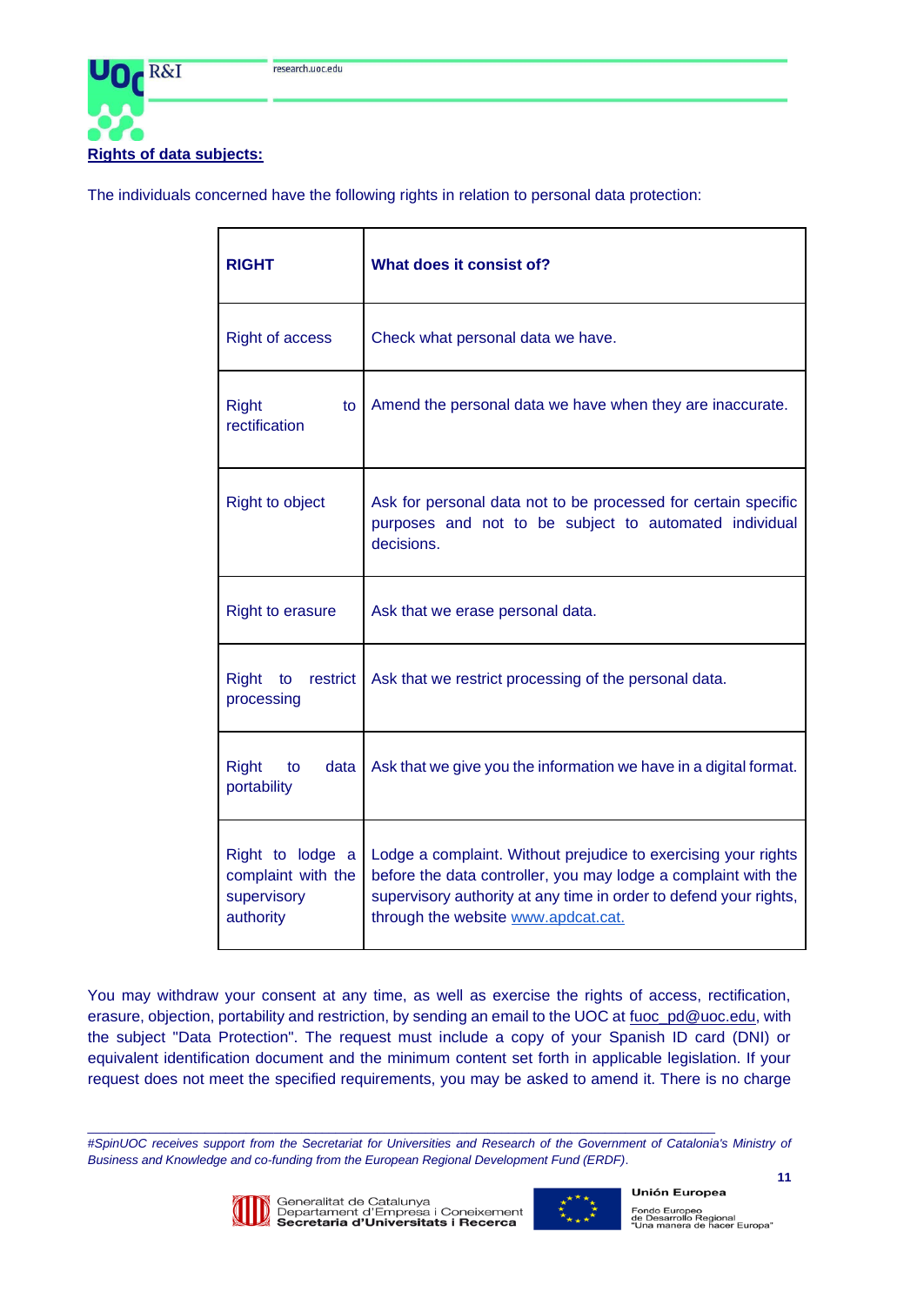

for exercising these rights, although a fee may be charged in the case of requests that are groundless, excessive or repetitive.

# 16. **ACCEPTANCE OF RULES**

**I.**The submission of the application implies:

- **A.** Acceptance of the rules of this call.
- **B.** Acceptance by the participant of fulfilment of the itinerary described in these rules.
- **C.** Attendance at the #SpinUOC 2022 event, which will be held on 30 June 2022.

**D.** Acceptance by the winners to provide the UOC, at the latter's request, with brief details about their project's progress during the year after the presentation made at #SpinUOC 2022, in order to maintain the relationship and collaboration, and also so that they can be published in the UOC's activities reports and other information of the UOC related to the #SpinUOC programme.

**E.** Acceptance of the **[General Terms of Participation in the Hubbik Platform's Programme](https://hubbik.uoc.edu/sites/default/files/2020-11/BASES_PARTICIPACI%C3%93_HUBBIK_CA.pdf)**, which are attached to these rules as Appendix II.

- **II.**The UOC reserves the right to extend the deadlines established in this call if it deems this appropriate, or to cancel or suspend them, as long as the decision is justified for reasons of force majeure, legal obligations, or other criteria. In such a case, the UOC shall be exempt from any liability or compensation with regard to participants.
- **III.**The UOC may disqualify any participants who are in full or partial breach of the participation rules set forth herein.
- **IV.**Those selected undertake to comply with each and every one of the phases established in these rules, except in the event of a cause duly justified with supporting documents. If the Technical Committee determines that the cause of termination is not duly justified or is in bad faith or reckless, the selected person will be excluded from competing in future editions of SpinUOC and from any other entrepreneurship programmes that the UOC may organize.

# 17. **RESPONSE TO INQUIRIES**

**I.**The UOC provides participants with an online mailbox for inquiries regarding these participation rules, terms, conditions, and in general, the aspects regulated therein: [spin@uoc.edu.](mailto:spin@uoc.edu)

#### 18. **JURISDICTION**

**I.**These rules are governed by Spanish law.

#SpinUOC receives support from the Secretariat for Universities and Research of the Government of Catalonia's Ministry of *Business and Knowledge and co-funding from the European Regional Development Fund (ERDF)*.



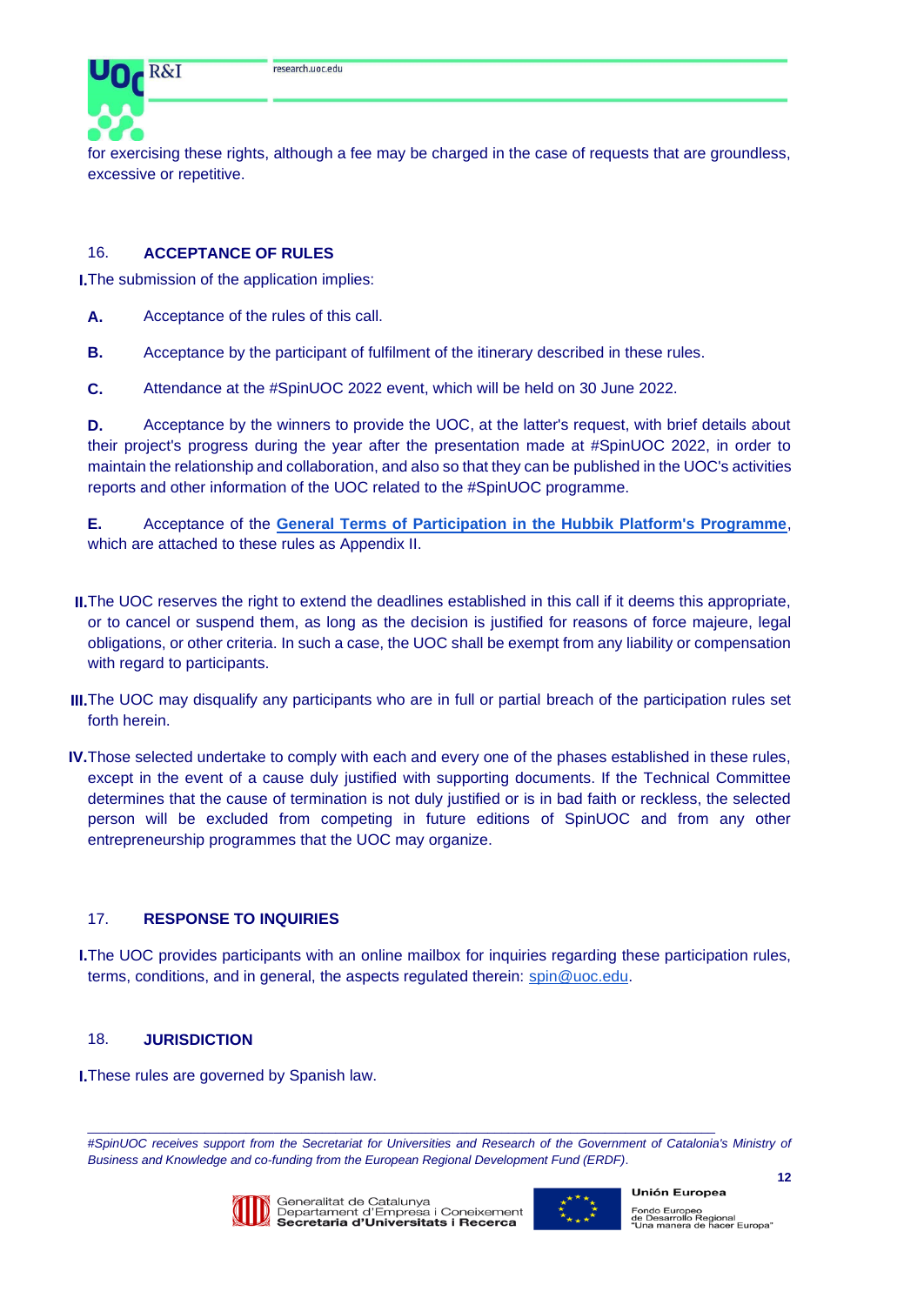

**II.**Any disputes or litigation arising from these rules and the grants awarded will be resolved by the courts of the City of Barcelona. The applicants and beneficiaries waive any other jurisdiction that may apply to them.

Barcelona, 1 October 2021

Àngels Fitó Bertran - DNI

 $46345026A$  (SIG)  $\frac{\text{SeralNumber=IDCE5-46345026A, cn=Ångels FItó}}{\text{Fecha: } 2021.10.07 08:39:42 + 0200}}$ Firmado digitalmente por Angels Fitó Bertran - DNI<br>46345026A (SIG)<br>Nombre de reconocimiento (DN): c=ES, o=Fundació<br>Universitat Oberta de Catalunya, 2.5.4.97=NATES-<br>G60667813, ou=Empleat públic de nivell alt de<br>Signatura, s

Àngels Fitó, UOC Vice President for Competitiveness and Employability

#SpinUOC receives support from the Secretariat for Universities and Research of the Government of Catalonia's Ministry of *Business and Knowledge and co-funding from the European Regional Development Fund (ERDF)*.



 $\_$  , and the set of the set of the set of the set of the set of the set of the set of the set of the set of the set of the set of the set of the set of the set of the set of the set of the set of the set of the set of th



**13**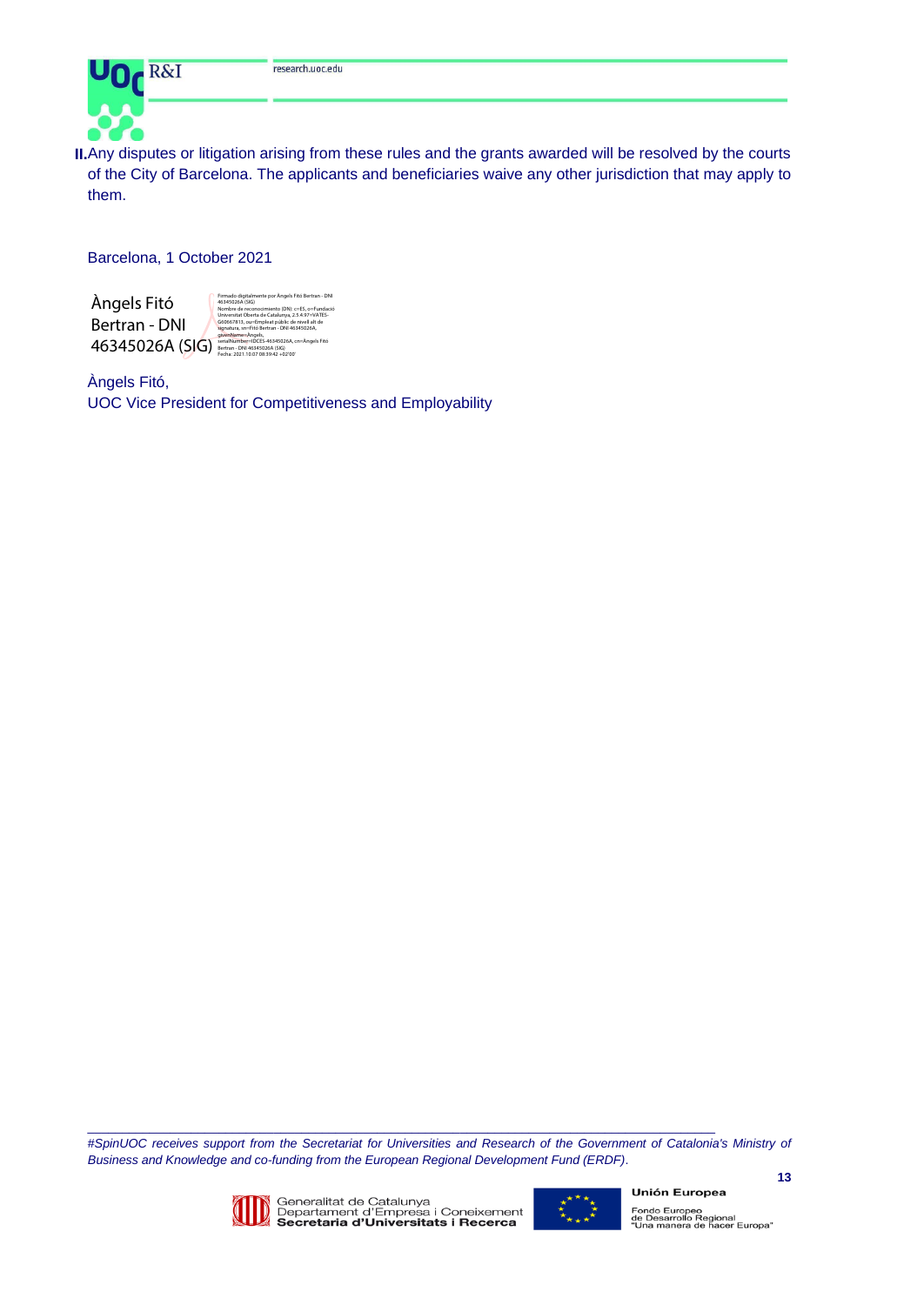

# **APPENDIX 1: DELIVERABLES REQUIRED FOR THE PROJECT PRE-SELECTION PROCESS**

# **A)** CANVAS MODEL

A canvas of the project must be prepared, using one of the templates on which this tool is based to explain the business model.

#### Canvas: a brief guide

Aim: the canvas is a very practical, visual tool for designing business models. In a single image, we build and analyse the different parts that we must consider when developing a business project.

Working with the canvas means undergoing a process of reflection in which we clarify doubts about our business project by asking ourselves: What?, value proposition; How?, key resources, key activities and key partners; Who?, customer segments, relationships between customers and channels; How much?, cost structure and income sources.

As it is a process of reflection, each of the nine parts must be addressed by answering questions about the project.

#### 1. Value proposition

We must solve a problem, satisfy a need. We must answer the following questions: What value do we provide to our customers? What customer problems do we help to solve? What customer needs do we satisfy? What products or services do we offer to each market segment?

#### 2. Market segment

These are the people or organisations targeted by our proposition. We can target one or more different segments and offer one or more different products or services. We must answer the following questions: Who do we want to create value for? Who are our most important customers?

#### 3. Channels

Our value proposition must reach our customers and for that to happen, we need communication, distribution and sales channels. We must answer the following questions: How will we spread word about our company's products and services? How do we help our customers evaluate our value proposition? How can our customers buy our products or services? How do we deliver our value proposition to our customers? What after-sale service do we offer?

### 4. Customer relations

We must decide what type of relationship we will establish with each of our market segments. We must answer the following questions: What type of relationship do the different market segments expect? What type of relationship will we create? How much does it cost? How are they integrated in our business model?

#### 5. Income sources

The cash flow that the company is expected to generate for each segment. Benefits: income – expenses. We must answer the following questions: What value are our customers willing to pay? How much do they pay now? How do they pay now? How would they like to pay? How much will the different sources of income contribute to the total?

#SpinUOC receives support from the Secretariat for Universities and Research of the Government of Catalonia's Ministry of *Business and Knowledge and co-funding from the European Regional Development Fund (ERDF)*.



Generalitat de Catalunya<br>Departament d'Empresa i Coneixement<br>**Secretaria d'Universitats i Recerca** 

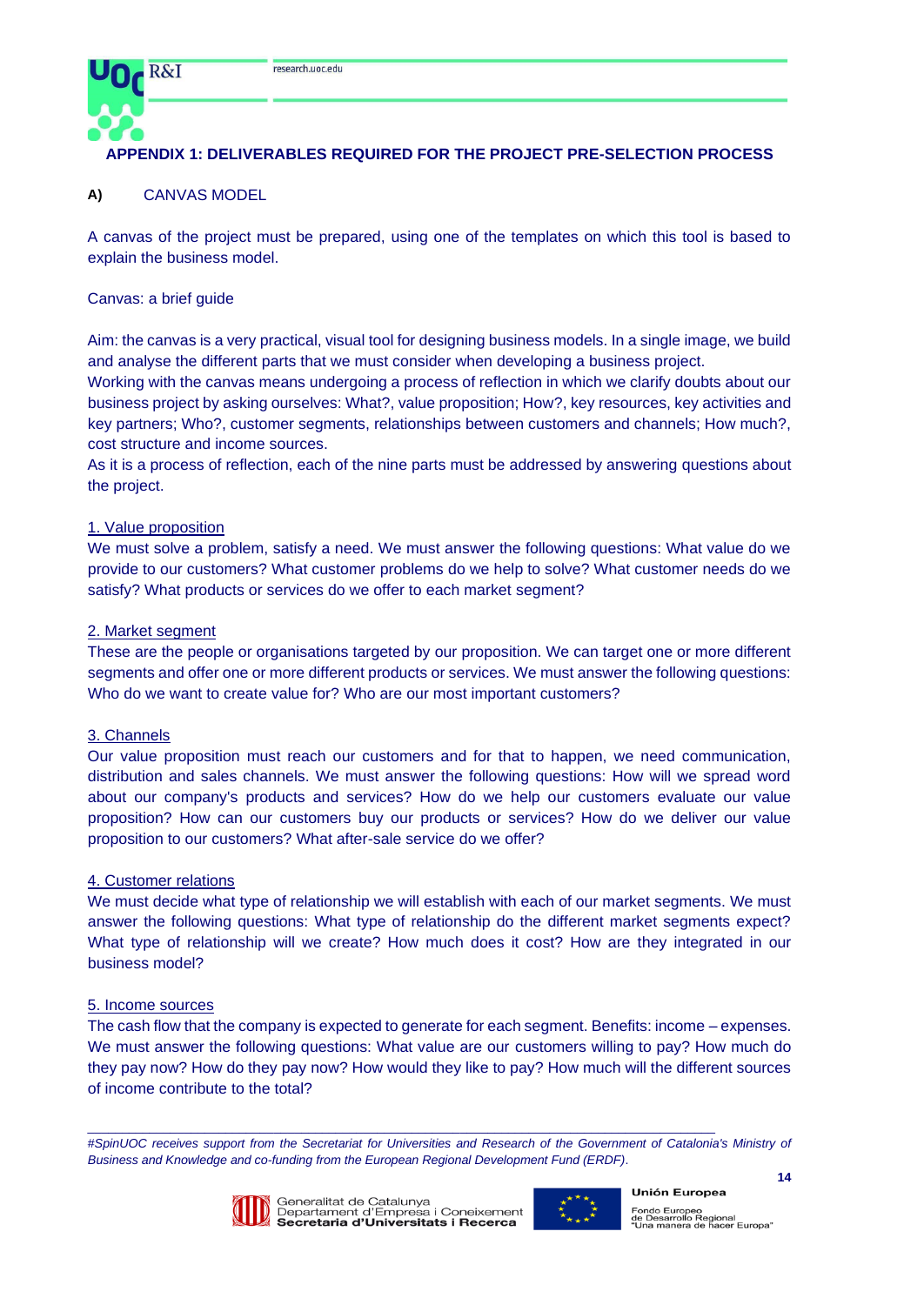

These are the assets that are needed to offer and deliver our value proposition and enable the business model to work. We must answer the following question: What key resources does our value proposition need, in terms of distribution channels, customer relations and income sources?

### 7. Key activities

These are the most important actions that we must carry out for our business model to work. We must answer the following question: What key activities does our value proposition need, in terms of distribution channels, customer relations and income sources?

#### 8. Key partnerships

The network of suppliers and partners that we need for our business model to work. We must answer the following questions: Who are our key partners? Who are our key suppliers? What key resources do we get from our partners? What key activities do our partners perform?

### 9. Cost structure

The costs involved in starting up and operating our business model. We must answer the following questions: What are the largest costs that are inherent to our business model? What are the most expensive key resources? What are the most expensive key activities?

You will find more information about the business model canvas at [this](https://youtu.be/QoAOzMTLP5s) **[link.](https://youtu.be/QoAOzMTLP5s)**

You can access a template for preparing the canvas at this [link.](https://www.strategyzer.com/canvas/business-model-canvas)

The business model canvas is provided by the organization under a Creative Commons Attribution-Share Alike 3.0 Un-ported License.

The canvas document that has been prepared must be sent before the deadline stated in these rules, using the section provided for this in the Online Incubator. Candidates will be given access to the Incubator once they have registered for the SpinUOC, within the time stated in these rules.

# B) EXPLANATORY VIDEO: PITCH 90"

Candidates must record a video explaining the project with a maximum duration of 90 seconds in which they answer the following questions about the project: What problem does it address? What does it consist of? What is its most innovative feature? Who may be interested in it? The following table suggests a possible structure for organizing the video:

| <b>Duration</b><br>(seconds) | Key question | <b>Description</b>                                                        |
|------------------------------|--------------|---------------------------------------------------------------------------|
| $5 - 10$                     | Who are you? | Full name and affiliation with the UOC.                                   |
| $5 - 10$                     | What is it?  | Explain what your project is or what it is about in a<br>single sentence. |

#SpinUOC receives support from the Secretariat for Universities and Research of the Government of Catalonia's Ministry of *Business and Knowledge and co-funding from the European Regional Development Fund (ERDF)*.



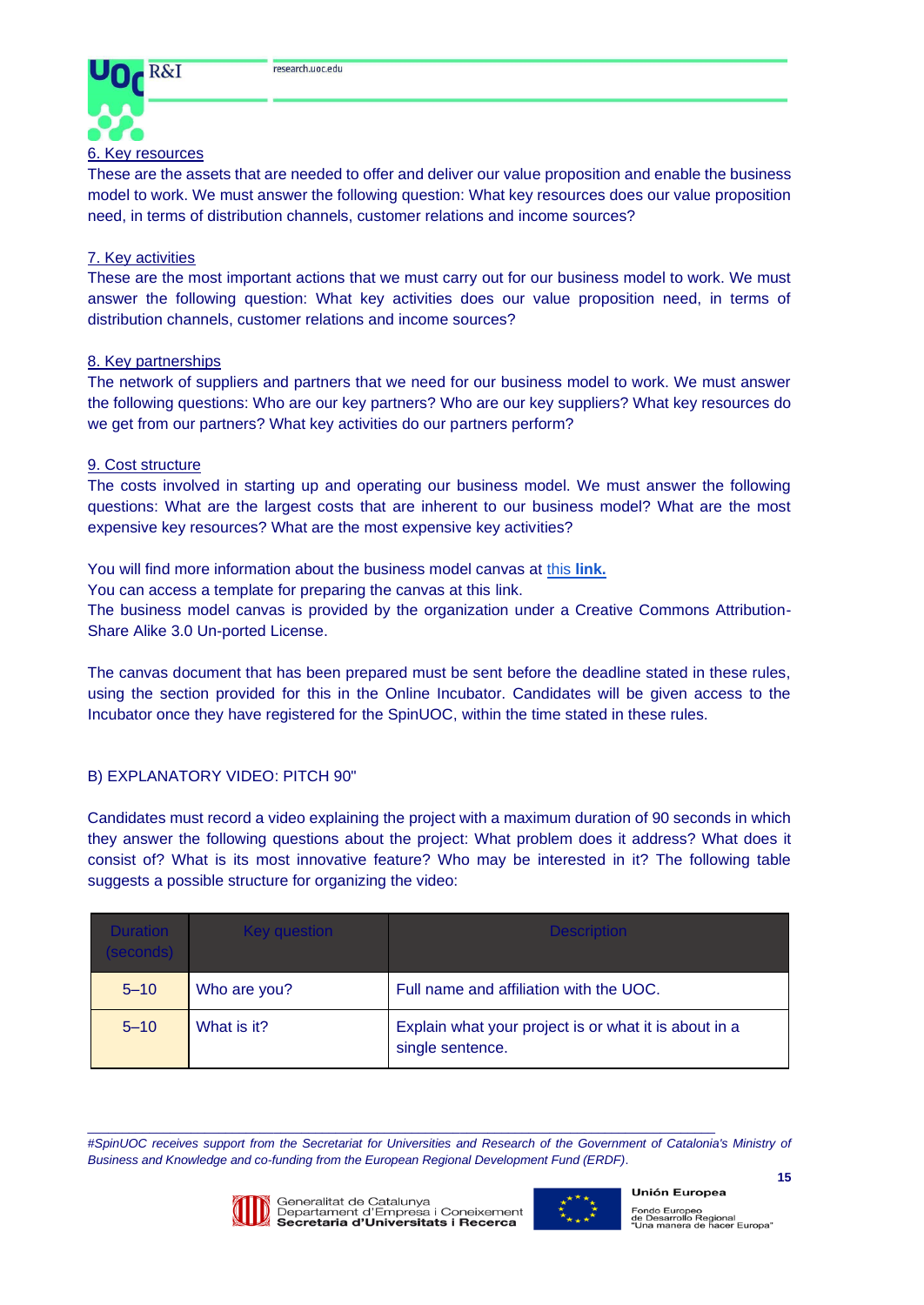

| $10 - 15$       | What problem does it<br>address?                                           | Describe your project's context and the problem it<br>addresses.                                                                                                             |
|-----------------|----------------------------------------------------------------------------|------------------------------------------------------------------------------------------------------------------------------------------------------------------------------|
| $15 - 20$       | What does your project<br>consist of and what stage<br>is it currently in? | Talk about the project: value proposition, features,<br>users and achievements.<br>Mention your project's current phase: conceptualization,<br>development or market launch. |
| $1 - 15$        | Most innovative feature.                                                   | Explain your project's most innovative and<br>differentiating feature compared with what is already<br>available on the market (if applicable).                              |
| 10 <sup>1</sup> | Stakeholders.                                                              | List the stakeholders or organizations outside of the<br>UOC that may benefit from your project.                                                                             |
| 10 <sup>°</sup> | Why do you want to be at<br>#SpinUOC?                                      | Briefly explain what benefit you hope to gain from taking<br>part in #SpinUOC (investment, collaboration,<br>dissemination, etc).                                            |

You can use a mobile phone or webcam to make the recording, provided that the sound and image have sufficient quality. This [tutorial video](https://www.youtube.com/watch?v=sXcTh6RCks8) has some practical tips for making a good recording. The languages you can use are Catalan, Spanish or English.

The recorded video must be sent, specifying the project's name, using the section provided for this in the Online Incubator. Participants will be given access to the Incubator once they have registered, within the time stated in these rules.

The video explaining the project, as obtained from the recording, remains the candidates' property. This video for the selection process will not be made public: it will only be shared among the members who take part in the #SpinUOC selection process.

# C) EXECUTIVE SUMMARY

An executive summary must be prepared that complements the information available about the project. The executive summary is a synthesis that must follow the attached one-page data sheet template (which will be delivered in an editable format). The appropriate information must be provided in each section, using only the space provided in the text boxes. The executive summary must be sent before the deadline given in the rules, using the space provided for this purpose in the Online Incubator, to which participants will be given access after registration.

#SpinUOC receives support from the Secretariat for Universities and Research of the Government of Catalonia's Ministry of *Business and Knowledge and co-funding from the European Regional Development Fund (ERDF)*.



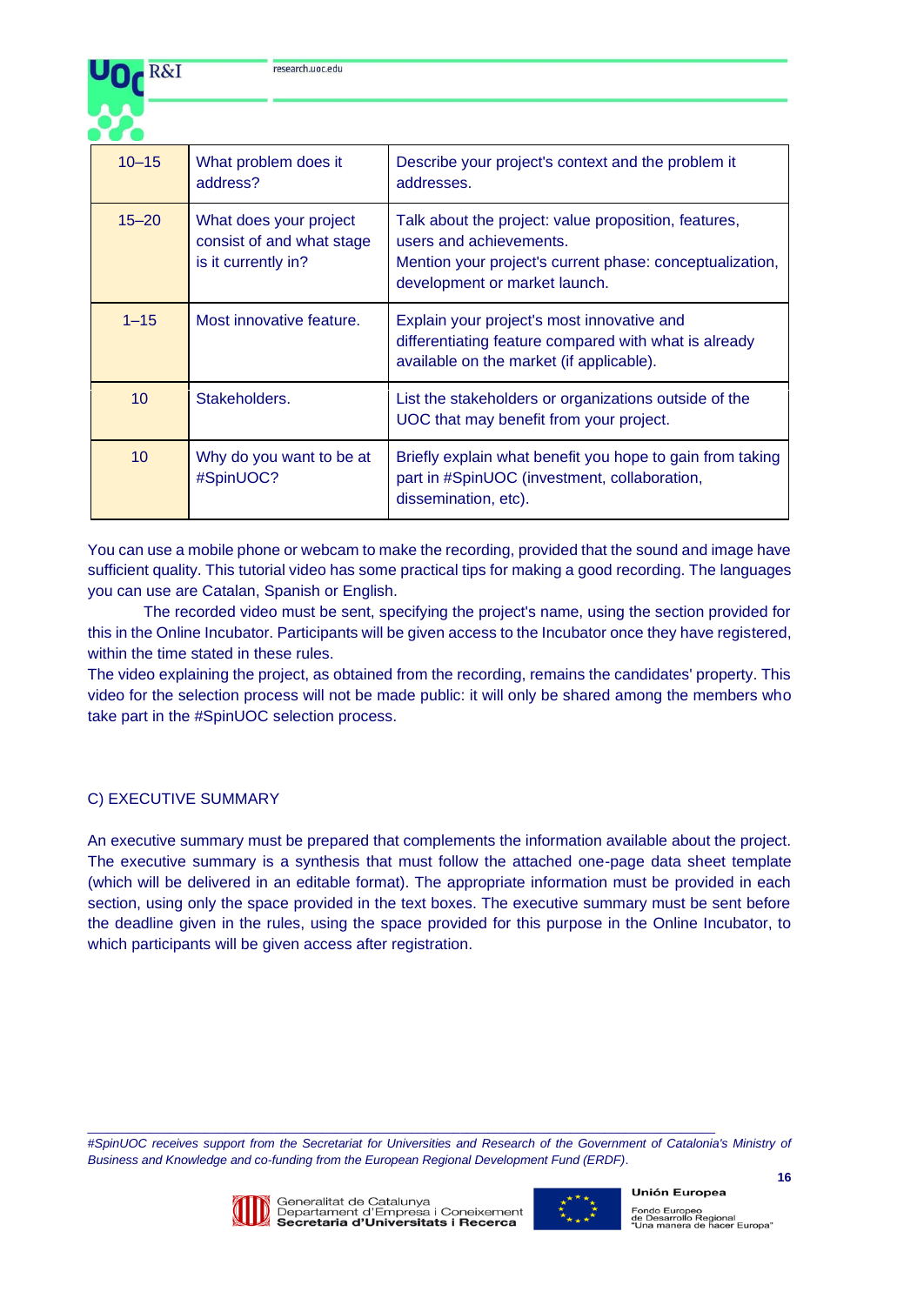| R&I                                                          | research.uoc.edu |                                         |  |
|--------------------------------------------------------------|------------------|-----------------------------------------|--|
|                                                              |                  |                                         |  |
| UO <sub>C</sub> R&I                                          | research.uoc.edu | RESUM EXECUTIU PROJECTE #SPINUOC        |  |
| Nom del projecte / Nombre del proyecto<br>Baseline           |                  | Logo projecte /<br>Logo proyecto        |  |
| <b>Resum / Resumen</b>                                       |                  |                                         |  |
| <b>Text text text</b>                                        |                  |                                         |  |
| Equip promotor/emprenedor / Equipo promotor/emprendedor<br>٠ |                  |                                         |  |
| Producte/solució Producto/solución                           |                  |                                         |  |
| <b>Text text text</b>                                        |                  |                                         |  |
| Avantatges competitius / Ventajas competitivas<br>٠          |                  |                                         |  |
| Model de negoci / Modelo de negocio                          |                  |                                         |  |
| <b>Text text text</b>                                        |                  |                                         |  |
| Mercat objectiu / Mercado objetivo                           |                  | Competència / Competencia               |  |
| <b>Text text text</b>                                        |                  | Text text text                          |  |
| Fites assolides / Hitos logrados<br>٠                        | ٠                | Fites per assolir / Hitos por conseguir |  |

*#SpinUOC receives support from the Secretariat for Universities and Research of the Government of Catalonia's Ministry of Business and Knowledge and co-funding from the European Regional Development Fund (ERDF)*.



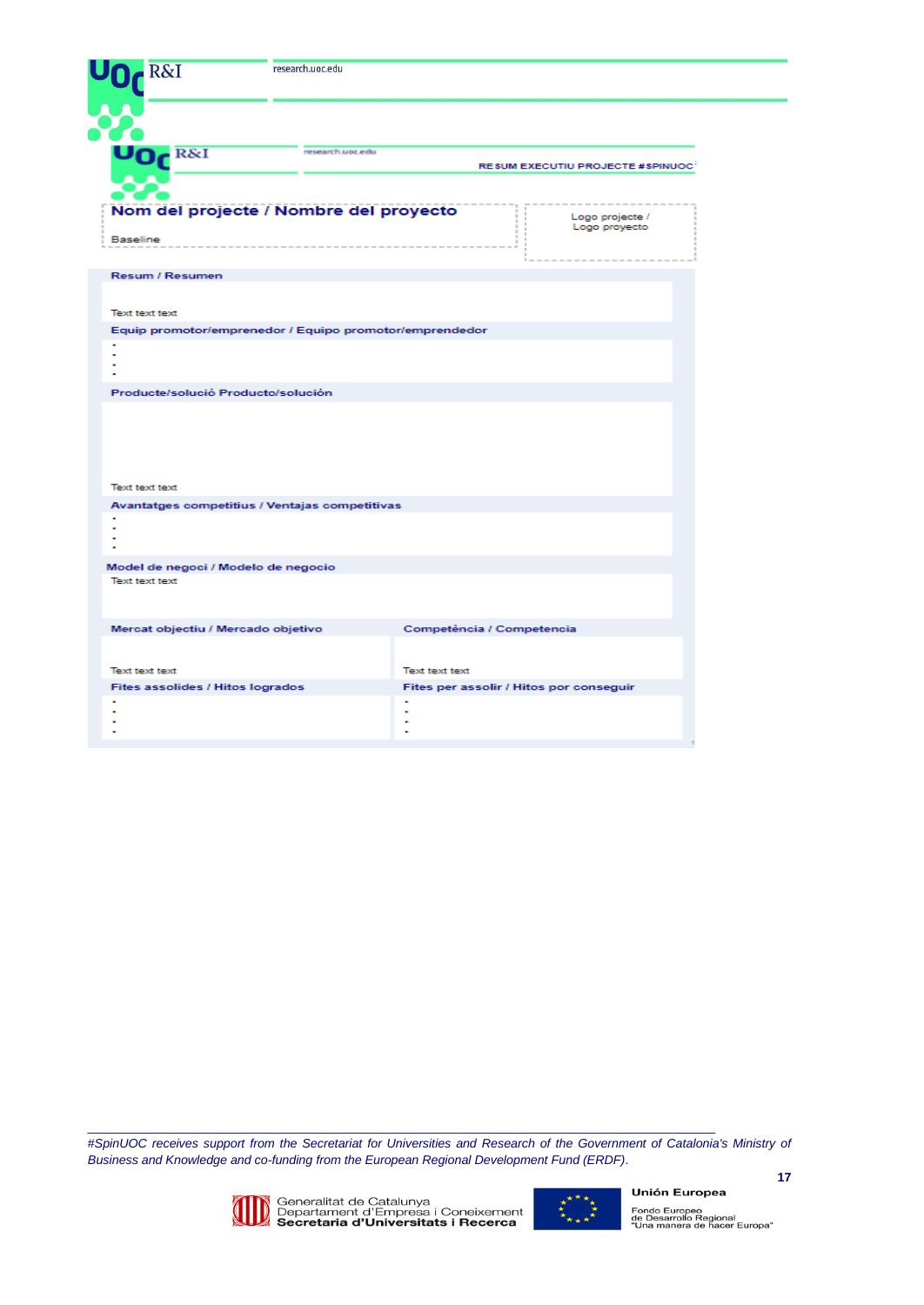

# **APPENDIX 2: GENERAL TERMS OF PARTICIPATION IN THE HUBBIK PLATFORM'S PROGRAMME**

This Appendix contains the General Terms that the Entrepreneur must accept in order to take part in the Hubbik programme. This is a programme developed by the Universitat Oberta de Catalunya (hereinafter, the "UOC") to promote innovative, entrepreneurial and R&I projects developed by any member of the UOC Community and other innovative projects within the sphere of education and ICTs (hereinafter, the "Programme").

The Programme comprises different phases of action in the development of entrepreneurial projects: (i) phase 1, initial generation and maturing of the business idea; (ii) phase 2, mentoring during creation and start-up; and (iii) phase 3, consolidation and growth.

The Entrepreneur is the promoter of a project (hereinafter, the "Project") and is interested in taking part in the Programme.

Participation in the Hubbik platform's programme entails endorsement and express acceptance of all the General Terms set forth herein. Subsequent selection of projects to take part in the mentoring, startup, consolidation and growth phases will require signature of the corresponding Agreement to participate in Hubbik's activities.

# **1.** Participation procedure

In order to take part in the Programme, the Entrepreneur must fill in the registration form on the Hubbik website, providing the necessary information concerning the Project for it to be accepted.

Nevertheless, on the basis of the information provided in the registration form, the UOC reserves the right to determine whether the Project meets the requirements for taking part in the Programme.

The information provided in the registration form must offer an accurate view of the Project and help give the necessary knowledge to enable Hubbik to gain a proper understanding for the purposes of making decisions.

# **2.** Programme content and functioning

Subject to prior acceptance by the UOC, the Entrepreneur will receive support for his/her business project through participation in the Programme, which will include the following activities:

Support and specific advice for identifying, defining and validating the business idea.

Initial guidance capsules that cover the main aspects of the entrepreneurial process (generating and maturing the business idea) and others that provide training in specific business aspects (legal aspects, access to investment and communication).

The Programme will have a maximum duration of one year after acceptance of these General Terms.

# **3.** Participation commitment

The Entrepreneur undertakes to:

Take part in all the activities defined in Clause 1, unless prevented for justified reasons, and to show diligence and dedication in their performance.

Inform the UOC of the status and key aspects of the Project's development, up to one year after completion of the Project.

The UOC may exclude the Entrepreneur from the Programme in the following cases:

#SpinUOC receives support from the Secretariat for Universities and Research of the Government of Catalonia's Ministry of *Business and Knowledge and co-funding from the European Regional Development Fund (ERDF)*.



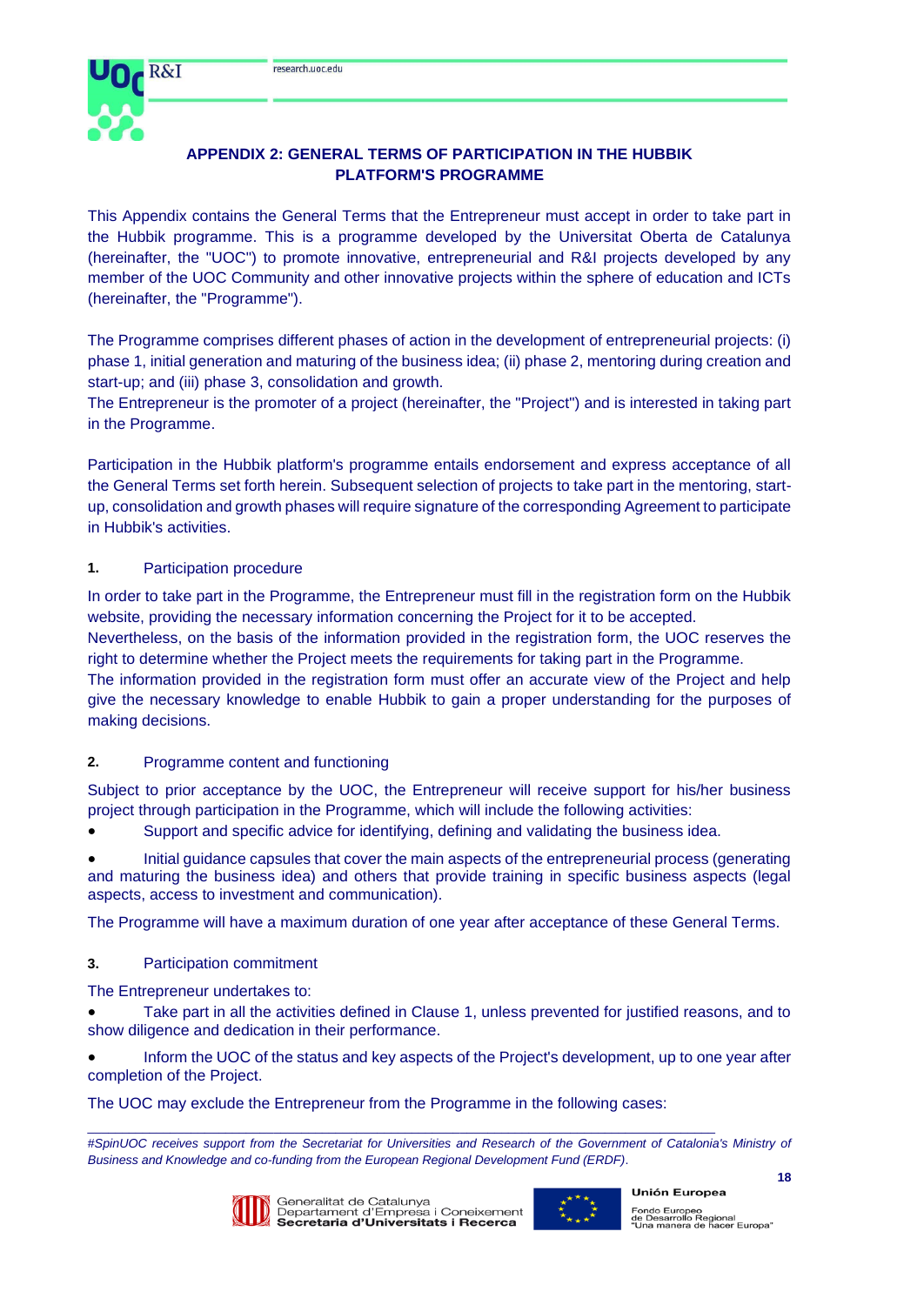

Frequent absences by the Entrepreneur in the activities that have been arranged or repeated lack of interest in the actions proposed; or

Inappropriate conduct or flagrant disrespect shown to anyone related with the Programme, such as fellow participants, trainers, mentors or coordinators.

### **4.** Selection for the following phase

Once the first phase of the Programme has been completed, the Entrepreneur must provide the following compulsory documentation to enable the UOC to evaluate the Project and determine its suitability for the following phase:

- A business model canvas that explains the business model;
- An elevator pitch, consisting of a video that explains the Project; and
- an executive summary of the Project.

Once the documentation has been submitted, a technical evaluation committee will analyse the projects and select those that will progress to the subsequent mentoring phases, applying the following objective criteria:

Strategic affinity with the UOC and societal impact: a business idea that is related to the information and knowledge society and e-learning. If the above is not the case, the synergies that the future company may have with the UOC's research groups will also be assessed. Societal impact is understood to be the degree to which the idea can contribute transformation and social progress.

● Innovativeness: novelty and technological or knowledge content. Originality of the initiative and source of the knowledge that has originated the project.

● Feasibility and market transferability: knowledge of the market and identification of the resources required to carry out the project (material, financial, human, technical and legal).

The project leader's entrepreneurial profile and presentation skills: the leaders' interest and commitment, career track record and academic background, in addition to the communication skills in presenting the project.

If the Entrepreneur receives no notification from the UOC by three months after the end of the Programme, it will be understood that the Project has not been selected for the following phase.

The UOC will be authorized to refuse the Project's continuity in the Programme if the Entrepreneur is found to have been untruthful in any aspect concerning the Project.

# **5.** Access to the documentation and confidentiality

Considering the Project's innovativeness, all the information and documents related to the Project will be considered confidential information (hereinafter, the "Confidential Information"), including but not limited to business, scientific, technical, commercial or any other information, technical data, know-how, ideas, inventions, concepts, business plans, new products, contracts, projects, documents, designs, logos, new technologies, plans, drawings, instructions, recommendations and any other information that may have been communicated by the Entrepreneur and classified as confidential or which, given its nature or the circumstances in which the disclosure is made, must, in good faith, be considered confidential.

The UOC may only use the Confidential Information for purposes related to the Programme, and only to the extent necessary for such purposes.

#SpinUOC receives support from the Secretariat for Universities and Research of the Government of Catalonia's Ministry of *Business and Knowledge and co-funding from the European Regional Development Fund (ERDF)*.



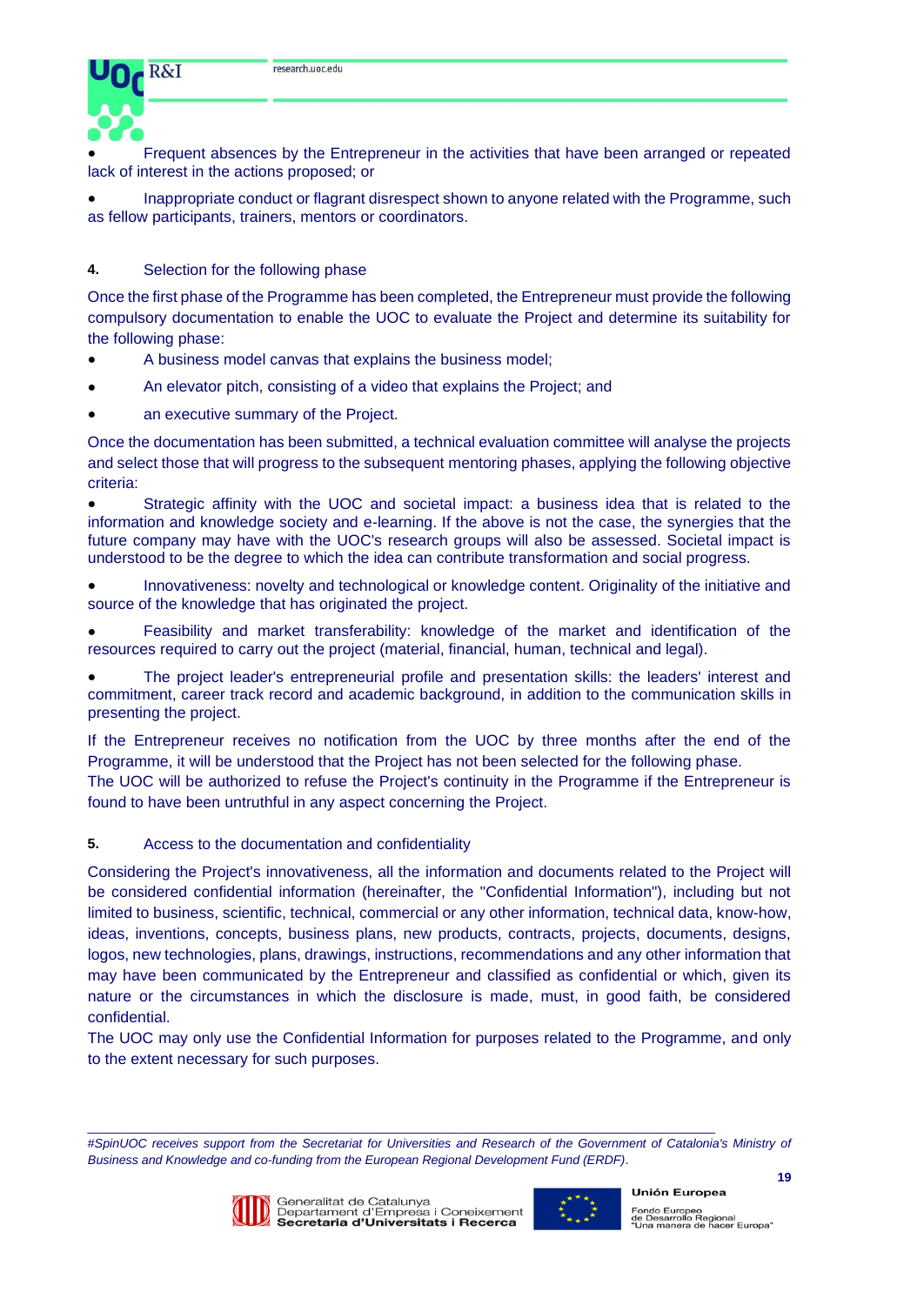



The documentation provided by the UOC to the Entrepreneur and which is part of the Initial Programme will also be considered Confidential Information and, in this respect, the Entrepreneur is also bound by the confidentiality obligations set forth in the General Terms.

The Confidential Information will be treated confidentially by the UOC and its employees and associates. In general, the UOC will use the same diligence with respect to the Confidential Information as it would to safeguard its own confidential information and will take any measures that may be necessary to prevent unauthorized third parties from gaining access to the Confidential Information. It will also limit access to the Confidential Information to those of its employees or associates who need the information in order to assess and subsequently select the Project, requiring them to abide by a confidentiality undertaking that is identical or analogous to that described in these General Terms.

If the Entrepreneur should leave the Programme, the UOC undertakes to return the Entrepreneur's confidential information and documentation or, failing that, to destroy it.

The UOC will notify the Entrepreneur of any unauthorized use or disclosure of the Confidential Information.

### **6.** Publication and dissemination of the Project's information

After obtaining the Entrepreneur's express consent, the UOC may disseminate the following aspects concerning the Project or the Entrepreneur's participation in the Programme: the Project's title, a brief summary of its content, the Entrepreneur's name and nationality, his/her background within the UOC community, the Project's current phase or status, the sector or segment to which it belongs and generic references to the solution, product or service on which the Project is based.

The personal data listed in the previous paragraph will be used and disseminated for transparency, dissemination and publicity purposes, strictly linked with the Programme, and taking into account the parameters stated in section 8.

If express consent should not be given, dissemination activities will be limited to those aspects that do not contain personal data.

# **7.** Intellectual and industrial property.

Participation in the Programme does not imply any transfer of ownership to the UOC nor does it grant any license or right of use different from that provided in the General Terms concerning any Confidential Information, documents or any intellectual or industrial property right held by the Entrepreneur. The Entrepreneur acknowledges that the intellectual property rights corresponding to the technical, educational and support materials provided by the UOC, for example, guides, manuals and others that

are provided to the Programme's participants, belong to the UOC and, therefore, cannot be exploited by the Entrepreneur.

### **8.** Data protection

The UOC undertakes to process all the personal data that may be processed by virtue of signing these General Terms in accordance with the principles and duties contained in Organic Law 3/2018, of 5 December, on the Protection of Personal Data and Guarantee of Digital Rights, Royal Decree 1720/2007, of 21 December, and Regulation (EU) 2016/679 of the European Parliament and of the

#SpinUOC receives support from the Secretariat for Universities and Research of the Government of Catalonia's Ministry of *Business and Knowledge and co-funding from the European Regional Development Fund (ERDF)*.